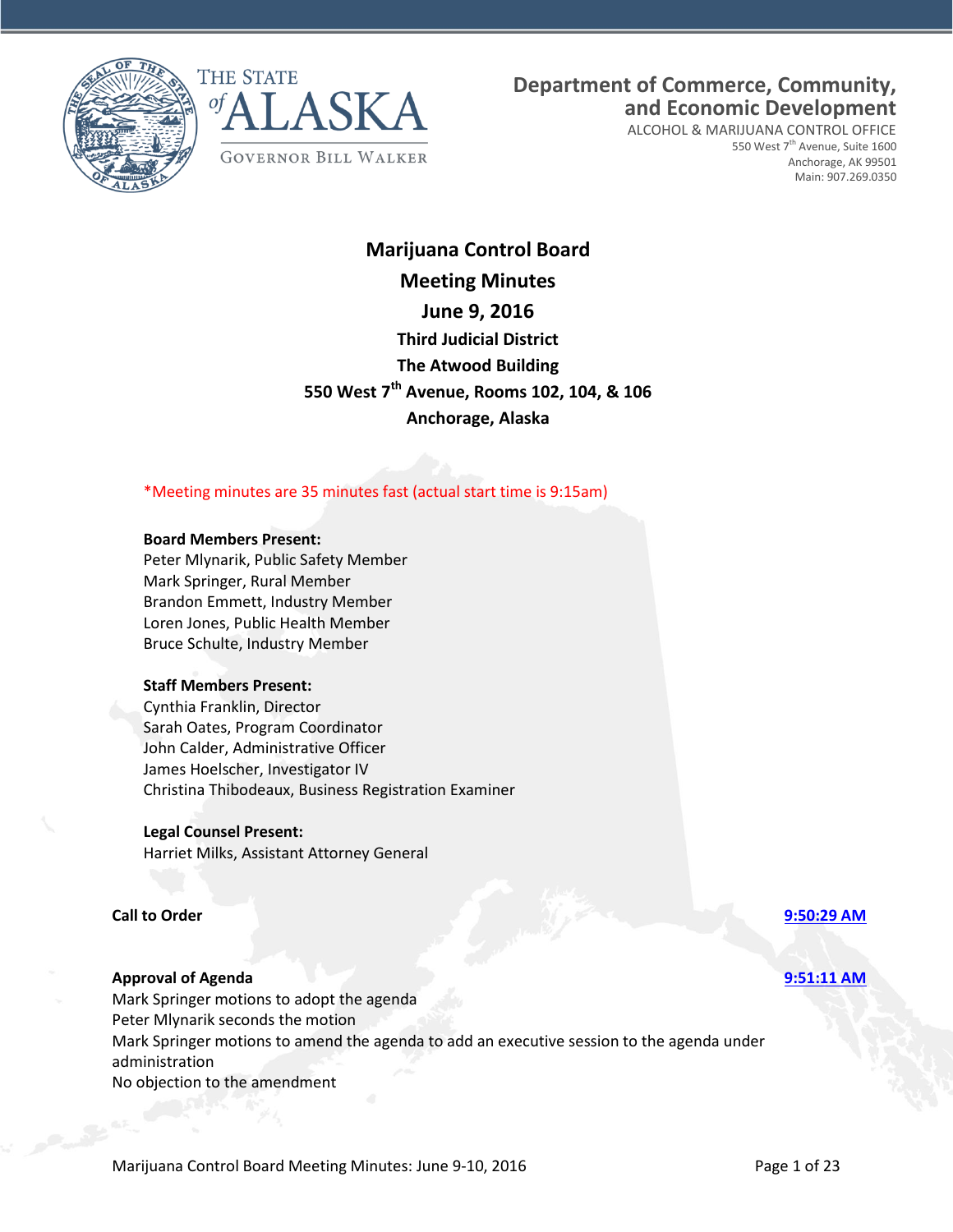| Peter Mlynarik motions to amend the agenda to have a vote for the Chair after the executive<br>session                                                                                                                                                                                                                                                                                                                                                                                                                                                                                             |             |
|----------------------------------------------------------------------------------------------------------------------------------------------------------------------------------------------------------------------------------------------------------------------------------------------------------------------------------------------------------------------------------------------------------------------------------------------------------------------------------------------------------------------------------------------------------------------------------------------------|-------------|
| Motion to adopt the agenda as amended carries unanimously                                                                                                                                                                                                                                                                                                                                                                                                                                                                                                                                          |             |
| <b>Executive Session</b><br>Mark Springer motions to enter into executive session under AS 44.62.310(c)<br>Peter Mlynarik seconds the motion<br>Motion carries unanimously                                                                                                                                                                                                                                                                                                                                                                                                                         | 9:53:37 AM  |
| Mark Springer motions to exit executive session<br>Brandon Emmett seconds the motion<br>No objection<br>Mark Springer states for the record that no action was taken during executive session.                                                                                                                                                                                                                                                                                                                                                                                                     | 11:30:03 AM |
| Mark Springer motions to suspend the rules to amend the agenda<br>Peter Mlynarik seconds the motion<br>Mark Springer motions to amend the agenda to move the Marijuana Handler Permits to follow<br>New Limited Marijuana Cultivation Facility Applications<br>Brandon Emmett seconds the motion<br>Mark Springer motions to move Potential Regulations Projects to follow Marijuana Handler<br>Permits<br>Brandon Emmett seconds the motion<br>No objection                                                                                                                                       | 11:30:39 AM |
| <b>Selection of Board Chair</b><br>Brandon Emmett motions to appoint Bruce Schulte as board Chair<br>Bruce Schulte seconds the motion<br>Peter Mlynarik states that he's also interested in being Chair<br>Mark Springer motions to use a paper ballot<br>Harriet Milks states that members should write their votes on a paper and hand them to Sarah<br>Oates to read for the record.<br>Sarah Oates reads the paper ballots as follows:<br>Peter Mlynarik<br>Peter M<br><b>Schulte</b><br><b>Schulte</b><br>Peter Mlynarik<br>Peter Mlynarik is appointed as the new Chair, with a vote of 3-2. | 11:33:59 AM |
| <b>Legal Considerations and Updates</b><br>Harriet Milks requests that the board members update the record with any relationships or<br>interests that could constitute potential conflicts.                                                                                                                                                                                                                                                                                                                                                                                                       | 11:39:03 AM |

Peter Mlynarik states that he doesn't have anything other than what's been disclosed in the past.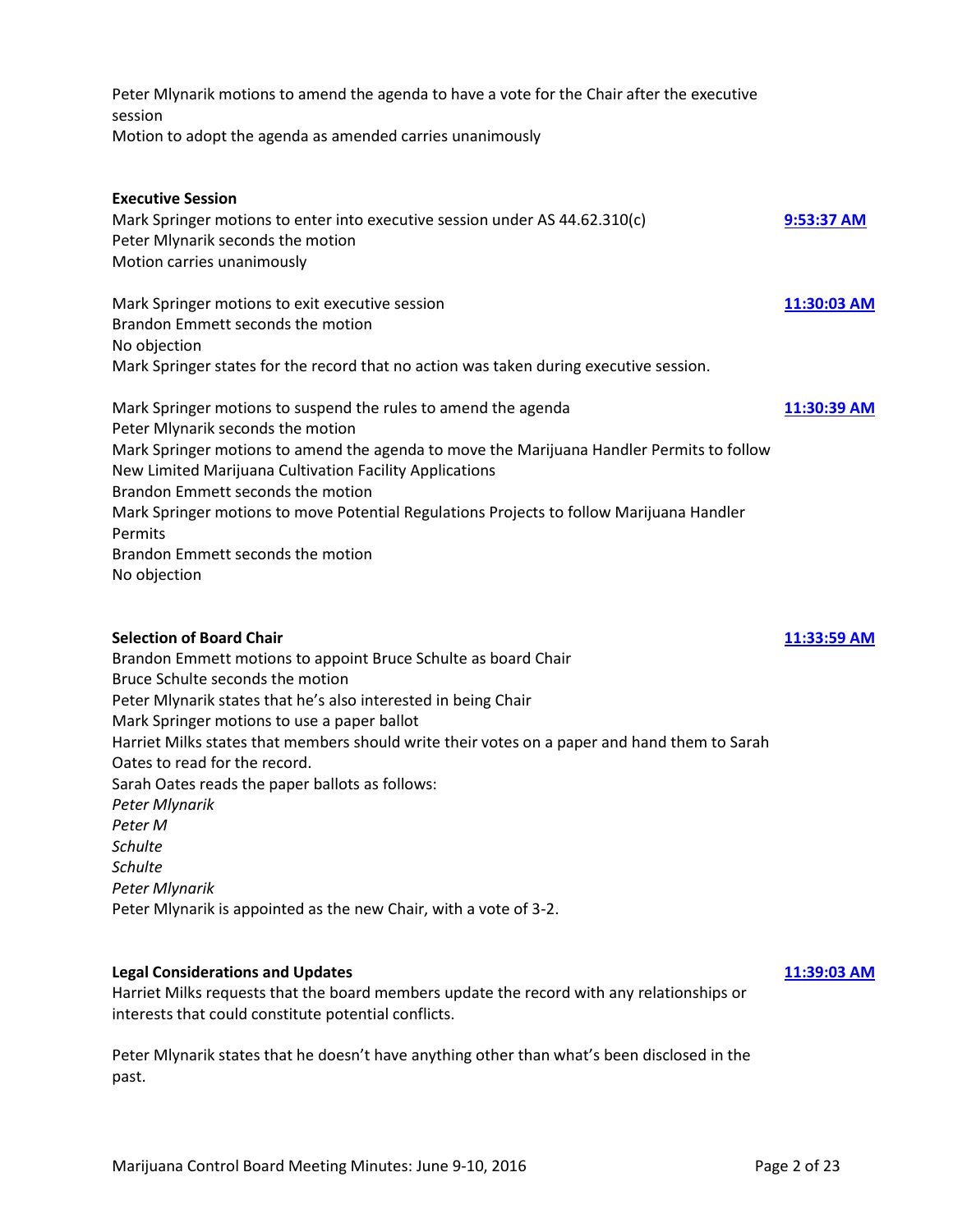Loren Jones reiterates that he's on the Assembly in Juneau and that he does not have any general conflicts, but that he will bring up a potential conflict when the board reviews a particular license application on the agenda.

Bruce Schulte states that he's involved in the Alaska Marijuana Industry Association (AMIA) and that he will recuse himself from any consideration of any marijuana handler permit courses. He additionally states that he would need to recuse himself from voting on any license applications that have been submitted by any of the other AMIA directors.

Harriet Milks asks if Bruce Schulte's contemplated consulting business is part of AMIA. Bruce Schulte says no. Harriet Milks asks if he has started a consulting business. Bruce Schulte states that he has not formally, no. Harriet Milks asks if he has one informally. Bruce Schulte states that a lot of people call him with questions, and he endeavors to point them to the appropriate section of the regulations, either statewide or local. Harriet Milks asks if he received money in exchange for doing that. Bruce Schulte says nope. Harriet Milks asks if he has ever worked with an applicant named Dane Wyrick. Bruce Schulte states that Mr. Wyrick has called him with a number of times with questions about the process: timeline, expectations, and so-forth, and that to the best of his ability, he has tried to clarify for Mr. Wyrick his understanding of the process and timeline. Bruce Schulte also states that he has done this (more than pointing them to the regulations, including giving his interpretation of the process) for numerous people, but that since nobody is paying him for it, he's a little selective of who he will give his time to. He additionally states that he does not receive anything of value in exchange for his services.

Mark Springer states that he has no business or other relationships with people who are applying for licenses or anyone on the agenda. He has not had contact with anybody, but he has received two emails that he did not respond to.

Brandon Emmett is a director of the AMIA and will recuse himself from voting on any marijuana handler courses or applications applied for by any directors of AMIA. He plans on starting a consulting business but has not formed it yet formally. He has assisted members of the industry with very general topics, specifically lighting and ventilation for a marijuana grow. He has received some remuneration in the form of plumbing work from one individual who plans to get into the industry. He has not assisted anyone in the regulations and has directed anyone who has contacted him about the regulations to submit public comment and to contact staff with any questions. He additionally states that he has been appointed to the Fairbanks North Star Borough Mayor's Marijuana Work Group, and that he plans to apply for a license for a marijuana business in the near future. Harriet Milks asks if the guy who did plumbing work for Brandon has an application before the board. Brandon Emmett says no, he is a legal personal grower. Harriet Milks clarifies for the record that in cases when he recuses himself from voting on applications, he also needs to recuse himself from the discussion. Brandon Emmett states that he will do that.

Bruce Schulte states that he wants to clarify that Jonathan Woodman informed him that it would not be considered a prejudice or conflict for Mr. Schulte to vote on applications submitted by members of AMIA, as the same thing happens with other board. Additionally, he states that one of the AMIA Directors in an attorney who represents many people in the industry, and that Mr. Woodman informed him that because there's an additional degree of separation between Mr. Schulte and those applicants, it would not be a conflict for Mr. Schulte to discuss and vote on those applications.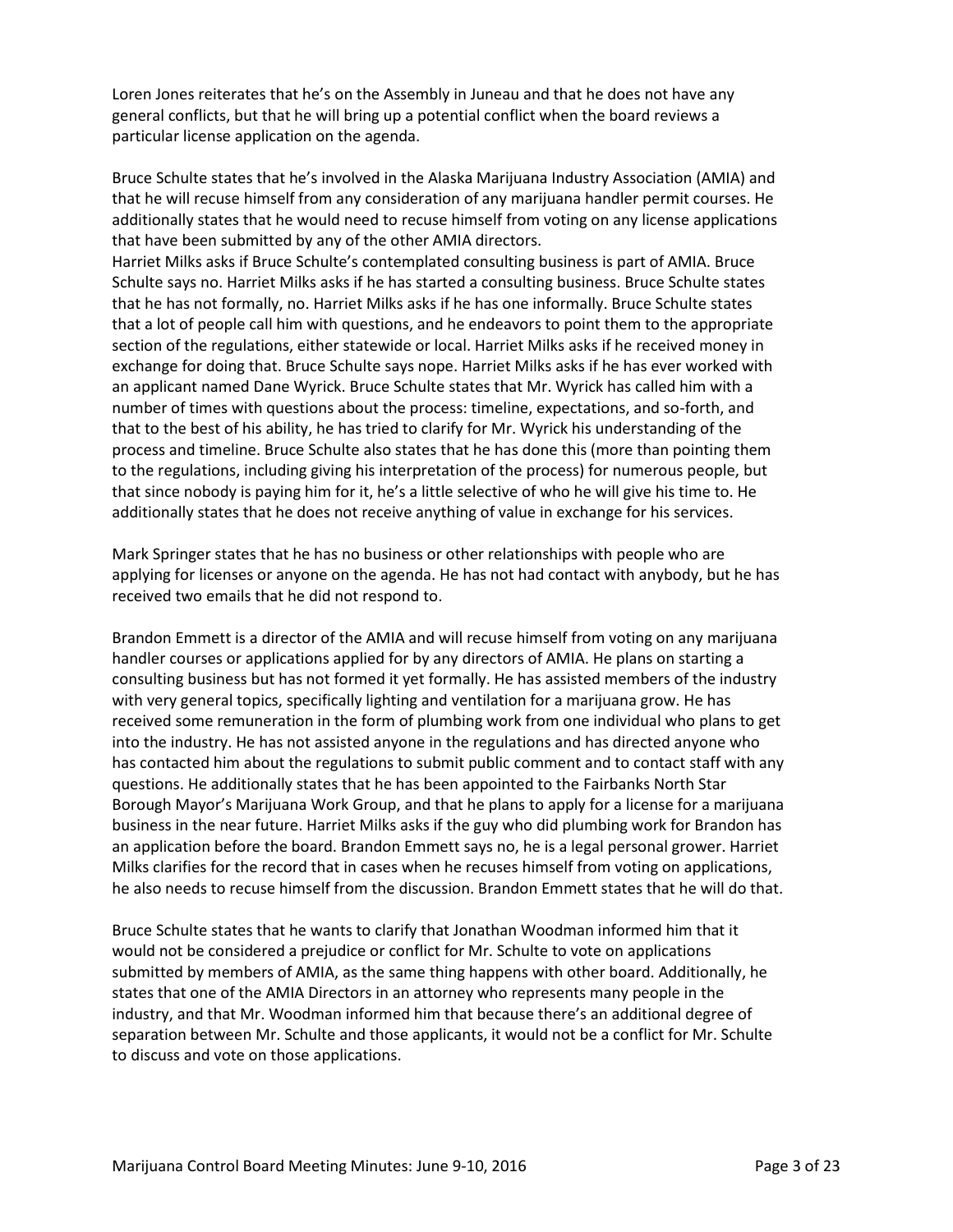### **Director's Legislative Update [11:49:59 AM](ftr://?location="ABC Board"?date="09-Jun-2016"?position="11:49:59"?Data="6924ec66")**

Cynthia Franklin informs the board that two bills, SB 165 and HB 75, made it through the legislature but that neither has been signed by the Governor or become effective. SB 165 would give the legal authority for the board to obtain federal criminal history reports for applicants, and there's an approximate effective date of 100 days from the date the Governor signs. HB 75 adds established villages to the type of local government that opt out of commercial marijuana establishments.

### **Metrc Update [11:52:34 AM](ftr://?location="ABC Board"?date="09-Jun-2016"?position="11:52:34"?Data="2e52603e")**

John Calder informs the board that the system went live on May 23, and that the applicants who are on today's agenda were invited to three training sessions the previous three days. He additionally describes the process for approved licensees to be granted access to Metrc.

### **Public Testimony [11:58:55 AM](ftr://?location="ABC Board"?date="09-Jun-2016"?position="11:58:55"?Data="5795748f")**

Brandon Emmett supports a limit of three minutes per speaker Bruce Schulte reminds the board that this is for topics that are not on the agenda Peter Mlynarik states that public testimony for items that are on the agenda will be taken until breaking for lunch at noon.

Jim Dyer provides testimony and submits a printout of emailed questions regarding packing, transporting, and tracking of marijuana and marijuana products. Peter Mlynarik informs Mr. Dyer that the board will not be answering the questions at this time.

Amy Tuma provides testimony regarding the local government affidavit and the Matanuska-Susitna Borough moratorium

Lou Weaver states that he has no comment.

Brian Coyle provides testimony regarding potency testing in remote locations and submits two documents to the board.

Harriet Milks clarifies for the record that Mr. Coyle has an application on this agenda (AK Green Labs, LLC), and that this testimony is not in relation to his application.

Mark Malagodi provides testimony regarding testing of benzene and filth. Cynthia Franklin clarifies for the record that Mr. Malagodi has an application on this agenda (CannTest, LLC), and that this testimony is not in relation to his application.

Cheryl Bowie provides testimony regarding opiates, butane, and the lack of a medical representative on the board, zoning issues, and opting out.

Kim Kole provides testimony regarding the industry issues and questions with the application process, and submits a document to the board.

Justin Roland provides testimony regarding butane and clarifies that his testimony is not regarding his application that's on the agenda (Dream Green Farms).

Jeremiah Emmerson provides testimony regarding the 500 square foot limit for limited cultivation licenses and issuance of licenses.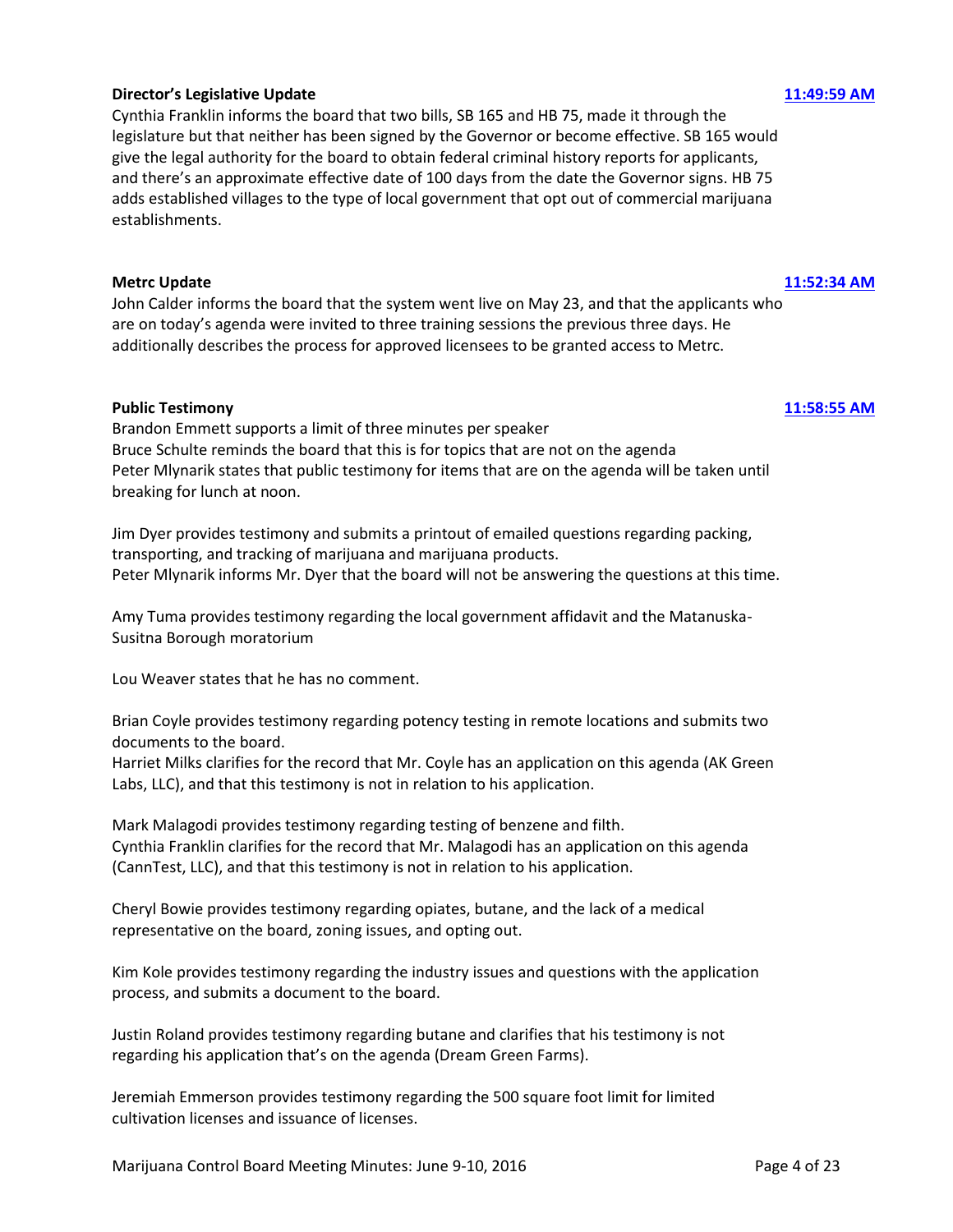### **Licensing Update [1:39:54 PM](ftr://?location="ABC Board"?date="09-Jun-2016"?position="13:39:54"?Data="6876f857")**

Sarah Oates gives a licensing update to the board regarding applications, the licensing database, and licensing complications.

Cynthia Franklin informs the board of the status of the Mat-Su Borough applications that are before the board and in "Under Review" status.

### **Marijuana Testing Facilities Approval Process Update [1:47:26 PM](ftr://?location="ABC Board"?date="09-Jun-2016"?position="13:47:26"?Data="b52bd958")**

John Calder informs the board that a five-facility contract through FY17 was finalized yesterday with A2LA to travel to Alaska to potentially approve marijuana testing facility applicants and provide reports.

Cynthia Franklin states for the record that this contract was drawn through the Department of Commerce's procurement department under the small procurement contract exception to a request for proposal because it's a very specialized area, there were not any competitive agencies, and the amount of the contract was under a certain amount.

John Calder informs the board that he will resign from his position effective July 21, 2016.

### **New Marijuana Testing Facility Applications [1:53:37 PM](ftr://?location="ABC Board"?date="09-Jun-2016"?position="13:53:37"?Data="5485818d")**

Peter Mlynarik asks the board to set some guidelines for reviewing the applications. Mark Springer recommends that the board ask the Director to briefly go over the memo for each application and give any staff recommendations.

### **10009 CannTest, LLC [1:56:48 PM](ftr://?location="ABC Board"?date="09-Jun-2016"?position="13:56:48"?Data="f7ca6a27")**

Cynthia Franklin explains the significance of each of the dates and fields in her memo. She additionally informs the board that the staff is not doing any merit-based evaluating of the operating plan, as that's what the board will be doing.

Mark Springer motions to approve the application of #10009 CannTest, LLC for a marijuana testing facility license. Brandon Emmett seconds the motion

Harriet Milks reminds the board that at the last meeting, the board had discussed the possibility of adopting a policy regarding approving licenses without background checks. Cynthia Franklin and Harriet Milks discuss summary suspension and potential policy decisions.

Mark Springer requests to amend his motion to be approving the license with delegation to the Director.

Bruce Schulte asks if Mark Springer wants to remove his motion until the board has sorted out the background check issue.

Mark Springer and Brandon Emmett agree

## **LUNCH [12:31:54 PM](ftr://?location="ABC Board"?date="09-Jun-2016"?position="12:31:54"?Data="d5c92932")**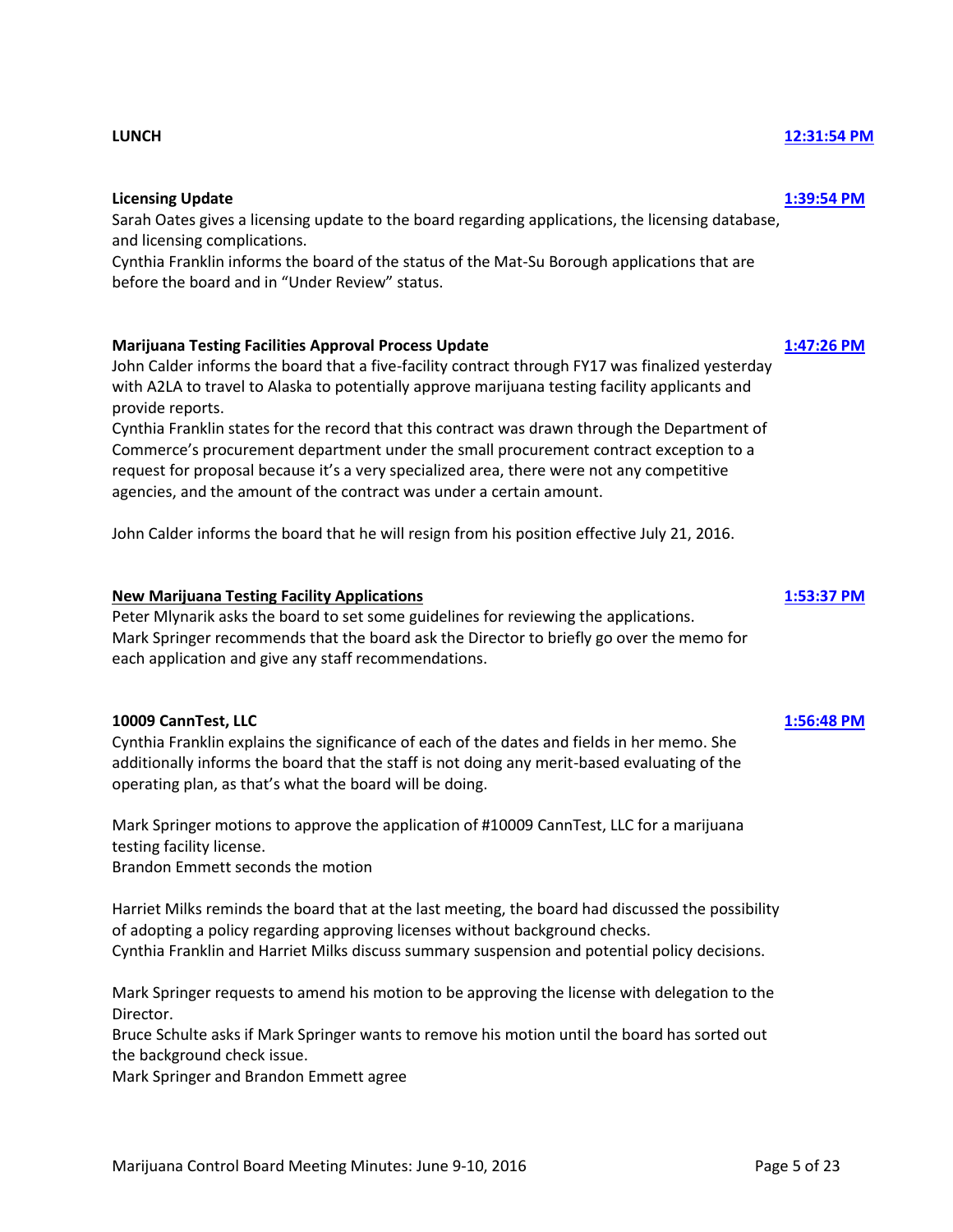Bruce Schulte motions to proceed with reviewing all applications on the agenda with the proviso that the board approve or approve with delegation an application in the absence of any contrary criminal background information with the understanding and the authorization to the Director that if that national background check shows up disqualifying criminal backgrounds, then the Director is authorized to begin suspension proceedings.

Loren Jones seconds the motion

No opposition

Peter Mlynarik clarifies that if there's a license in the future that the board has approved, and the criminal history comes back that would be disqualifying, then the Director can do a summary suspension of that license and then bring it to the next board meeting.

Brandon Emmett motions to approve license #10009 with provisions **[2:21:18 PM](ftr://?location="ABC Board"?date="09-Jun-2016"?position="14:21:18"?Data="ccbaf117")**

That the business provide whatever documentation the Municipality of Anchorage may need to complete their license.

Peter Mlynarik clarifies that it would be an approval with delegation.

Brandon Emmett agrees.

Mark Springer seconds the motion

Cynthia Franklin requests clarification for the record that the motion is to approve with delegation until the Municipality lifts its protest, and if the Municipality lifts its protest, then she, as the Director, is authorized to issue the license assuming the other approvals needed for a testing facility have been received.

Peter Mlynarik states that that is correct.

Mark Malagodi and Jonathan Rupp answer board questions regarding their operating plan.

Cynthia Franklin states that the rules were written to allow testing facilities to test marijuana and marijuana product from both personal grows and licensed cultivations.

Brandon Emmett's motion carries unanimously

### **10186 AK Green Labs, LLC [2:34:28 PM](ftr://?location="ABC Board"?date="09-Jun-2016"?position="14:34:28"?Data="37a20492")**

Cynthia Franklin briefs the board of the application

Mark Springer motions to approve AK Green Labs, LLC #10186 with delegation for a marijuana testing facility license. Brandon Emmett seconds the motion

Brian Coyle answers board questions regarding his operating plan. He additionally requests that the documents he submitted during the public testimony period be added to his operating plan. Cynthia Franklin informs Mr. Coyle that there are regulatory procedures for amending his operating plan, and he would need to contact staff to have this done. Tim Hinterberger identifies himself as the Scientific Director for the record.

Mark Springer's motion carries unanimously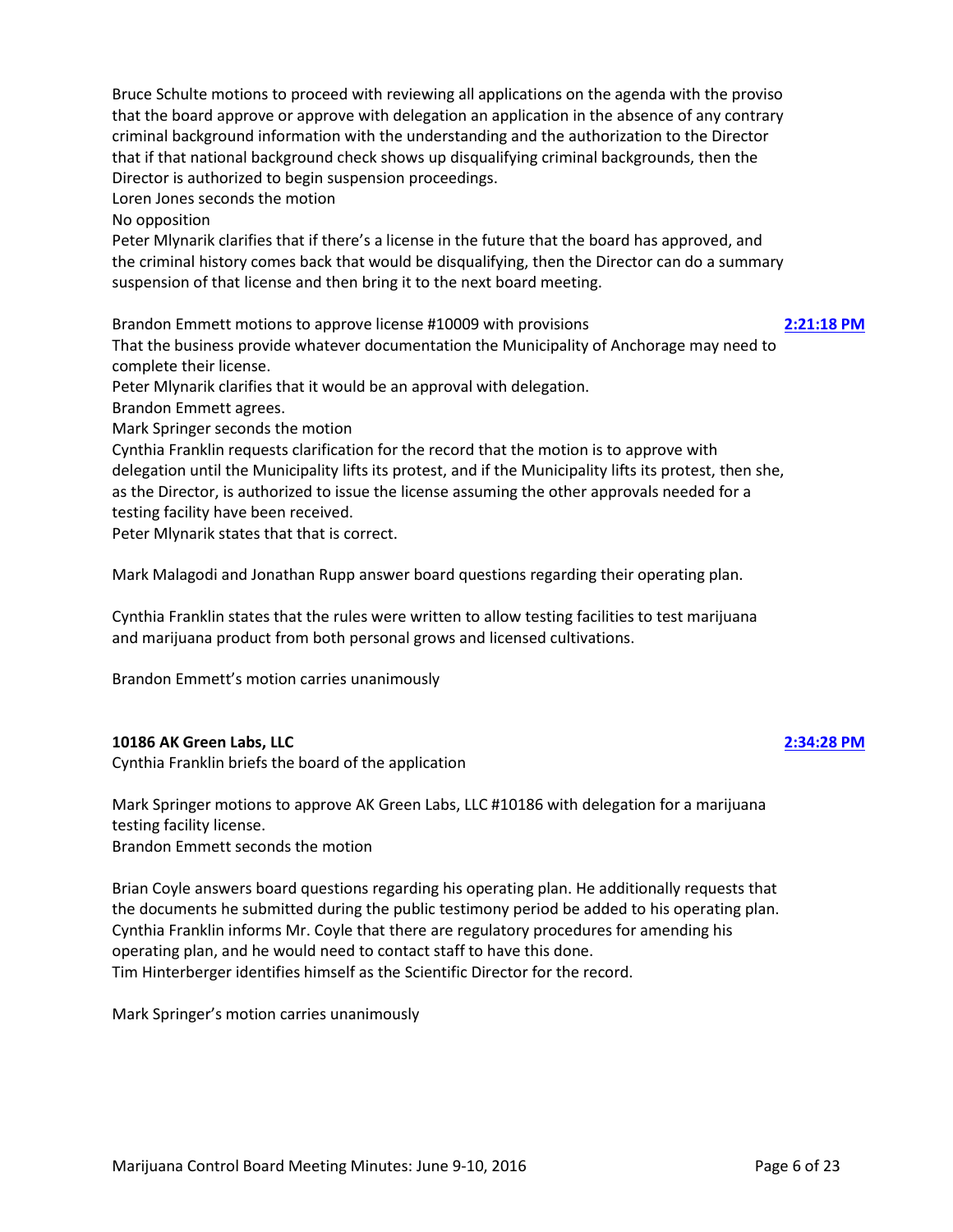### **New Standard Marijuana Cultivation Facility Applications**

### **10004 Talkeetna Herb Company [2:44:53 PM](ftr://?location="ABC Board"?date="09-Jun-2016"?position="14:44:53"?Data="893e5aa4")**

Cynthia Franklin briefs the board of the application and informs the board that this application is located within the Mat-Su Borough, which has passed a moratorium.

Krystal Dietrich states that she would like the board to table her application so that she may keep her license number.

Mark Springer motions to table the application of #10004 until the October, 2016 board meeting. Bruce Schulte seconds the motion Motion carries unanimously

### **10005 Rosie Creek Farm [2:51:32 PM](ftr://?location="ABC Board"?date="09-Jun-2016"?position="14:51:32"?Data="9a5759f7")**

Cynthia Franklin briefs the board of the application and explains the options that the board has for acting on applications that have not yet received input from the local government and the 60-day protest period is still running.

Brandon Emmett motions to approve license #10005 with delegation Mark Springer seconds the motion

Michael Emmers (applicant) and Jana Weltzin (legal counsel) identify themselves for the record and answer board questions regarding the operating plan.

Brandon Emmett's motion carries unanimously

### **Break [3:07:05 PM](ftr://?location="ABC Board"?date="09-Jun-2016"?position="15:07:05"?Data="bac18526")**

### **10015 Greatland Ganja, LLC [3:23:56 PM](ftr://?location="ABC Board"?date="09-Jun-2016"?position="15:23:56"?Data="1d69859e")**

Bruce Schulte and Brandon Emmett recuse themselves from discussion and voting on this application.

Lief Abel, Arthur Abel, Robert Abel, and Jana Weltzin identify themselves for the record.

Cynthia Franklin briefs the board of the application.

Mark Springer motions to approve with delegation the application for Greatland Ganja, LLC license #10015 for a standard marijuana cultivation facility license. Loren Jones seconds the motion

Leif Abel answers board questions regarding the operating plan.

Mark Springer's motion carries unanimously (3-0)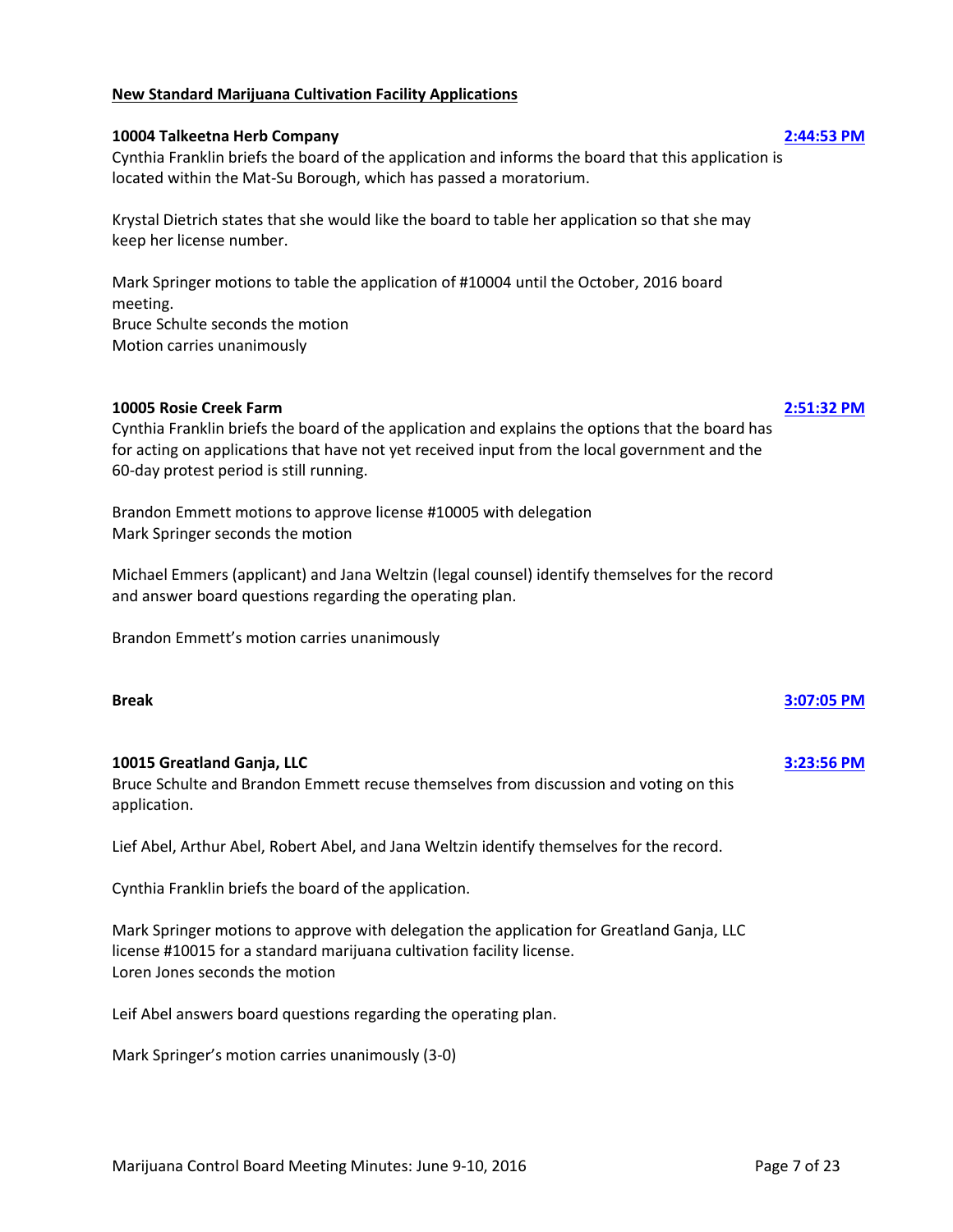### **10022 Sunrise Gardens [3:29:50 PM](ftr://?location="ABC Board"?date="09-Jun-2016"?position="15:29:50"?Data="2f204a8b")**

Deborah Hutchens identifies herself for the record.

Cynthia Franklin briefs the board of the application and poses the following question to the board: "Can the licensed premises be a non-contiguous?"

The board discusses the possibility of approving licenses with conditions.

Ms. Hutchens answers board questions regarding the premises diagram and operating plan.

The board discusses license applications with both indoor and outdoor areas included in the premises and whether or not the spaces could be non-contiguous.

Mark Springer motions to approve the application of Purple Quail, LLC license #10022 with delegation.

Brandon Emmett seconds the motion.

Mark Springer motions to amend his motion to include the condition that the licensee demonstrates the ability to secure the entire property during times that marijuana is being transported between the two outlined areas of the premises, including the exclusion of anyone under the age of 21 and any unauthorized individuals.

Loren Jones seconds the motion.

No objection

The original motion, as amended, carries unanimously.

### **10025 Budding Alaska, LLC [3:46:45 PM](ftr://?location="ABC Board"?date="09-Jun-2016"?position="15:46:45"?Data="cd949771")**

No representative for the application is present at the meeting.

Cynthia Franklin briefs the board of the application and poses the following question to the board: "Can licensees incinerate marijuana waste?"

The board discusses incineration of marijuana waste.

Cynthia Franklin asks the board if they wish to approve incineration, and if the premises is located within a local government that has local rules around incineration, whether the board would want to require that the applicant demonstrate that it is in compliance with the local rules.

Peter Mlynarik voices concern about odor control when incineration occurs.

Harriett Milks reminds the board that if they are intending to impose some requirement on licensees dealing with burning odor, then it needs to be the subject of a regulations project.

The board discusses 3 AAC 306.740(d).

Bruce Schulte motions to consider incineration an appropriate disposal of waste, as long as the method is consistent with local regulation or policies related to burning. Brandon Emmett seconds the motion

Harriet Milks informs the board that they may approve this method of waste disposal and then open a regulations project to outline any conditions for the method.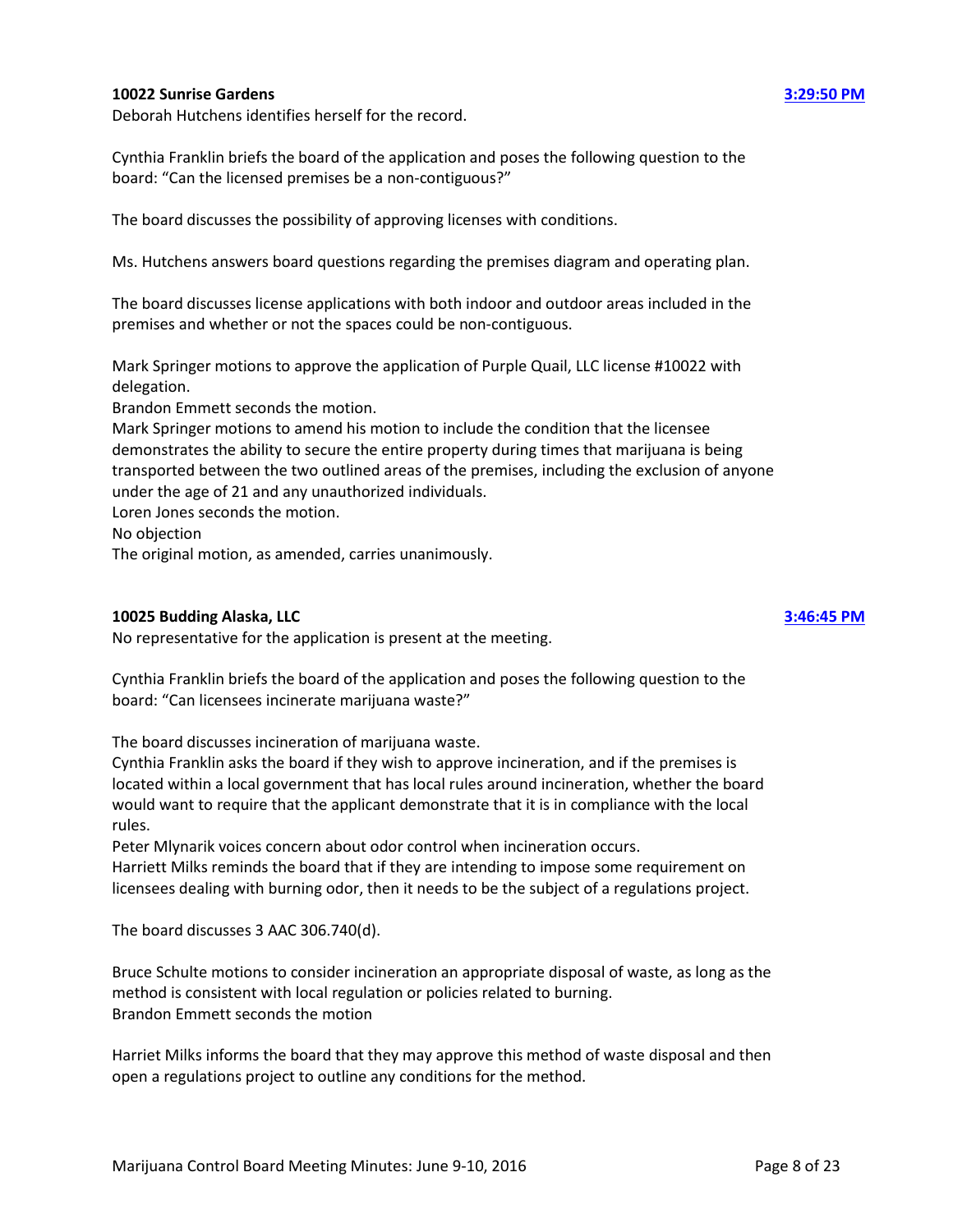Peter Mlynarik motions to amend the motion on the floor to allow for incineration with the condition that a regulation will be crafted in the future to address incineration.

Bruce Schulte withdraws the original motion.

Mark Springer motions to approve the application of Budding Alaska, LLC #10025 with delegation and the condition that waste disposal be by compost only pending regulations considering incineration.

Brandon Emmett seconds the motion

Peter Mlynarik points out that the applicant initialed the wrong box on Page 2 of MJ-00. Cynthia Franklin states that she will make sure that it gets fixed.

Peter Mlynarik requests that pieces of MJ-01 are expanded upon by the applicant regarding the marijuana inventory tracking system to be used, storage and disposal of waste, and in MJ-04 regarding obscuring marijuana from public view.

Cynthia Franklin informs the board that she could send a letter informing the applicant of how to complete the application to the board's satisfaction.

Mark Springer withdraws his motion Mark Springer motions to table the application for 10025 to the July meeting Bruce Schulte seconds the motion Motion carries unanimously

### **10026 Rainforest Farms, LLC [4:16:16 PM](ftr://?location="ABC Board"?date="09-Jun-2016"?position="16:16:16"?Data="3e876ace")**

Loren Jones informs the board that he sat on the Juneau Assembly that approved the Conditional Use Permit for this application, but that he has not actually taken action on the license application itself.

Harriet Milks informs the board that the Chair is the ethics officer and would need to determine whether there is a conflict in this situation or not.

Peter Mlynarik states that he does not feel that there is a conflict, as long as Mr. Jones has not done anything to help them or preclude them.

James Barrett identifies himself for the record.

Brandon Emmett motions to approve Rainforest Farms, LLC #10026 with delegation. Bruce Schulte seconds the motion

Mr. Barrett answers board questions regarding the "Operating Agreement" document he submitted and his operating plan.

Brandon Emmett's motion carries unanimously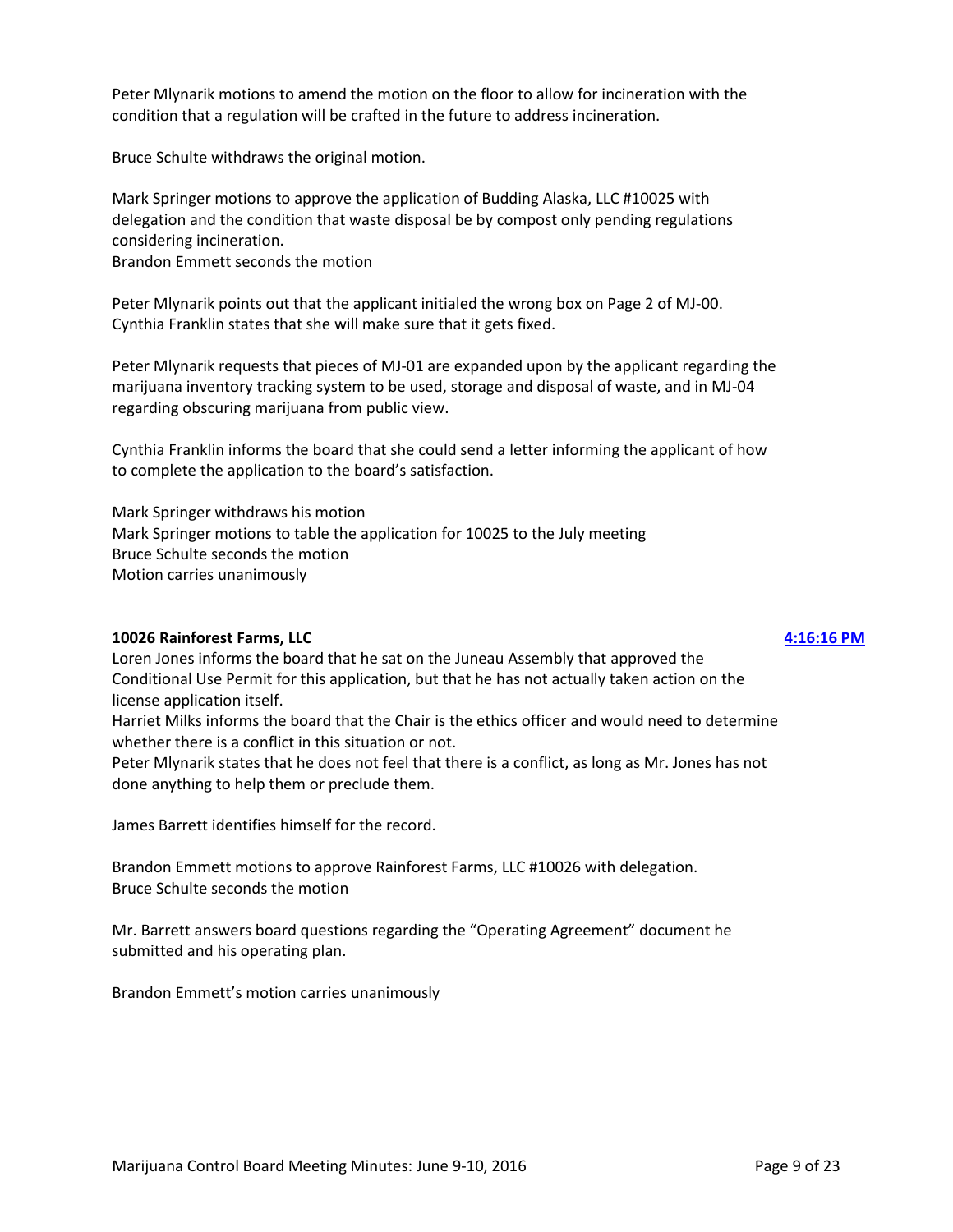### **10032 Three Sisters Co-Op [4:24:13 PM](ftr://?location="ABC Board"?date="09-Jun-2016"?position="16:24:13"?Data="7a329831")**

No representative for the application is present at the meeting.

Cynthia Franklin briefs the board of the application and informs the board that the objection for this application was received outside of the 30-day period. She additionally points out that the same question regarding incineration for waste disposal was brought up by staff for this application.

Mark Springer motions to approve with delegation and the condition that the applicant use the waste disposal process in 3 AAC 306.740(d) pending any regulation regarding incineration. Brandon Emmett seconds the motion

Sarah Oates clarifies for the record that this is for license #10032.

### **10035 Arctic Herbery [4:33:21 PM](ftr://?location="ABC Board"?date="09-Jun-2016"?position="16:33:21"?Data="2fd67502")**

Cynthia Franklin briefs the board of the application and informs the board at this application was the first one that was determined to be complete.

Bryant Thorp identifies himself for the record and answers board questions regarding his application and the municipal protest.

The board discusses whether shared office space between two applications for different licenses by the same applicant would be acceptable. All of the board members state that they either approve of or do not have an issue with the shared office space.

Bruce Schulte motions to approve license #10035 with delegation. Mark Springer seconds the motion

Loren Jones states concerns about Deborah Moore's joint right of possession to the proposed premises.

Cynthia Franklin states that she will meet with the licensing staff to see if additional documentation is necessary for the application.

Bruce Schulte's motion carries unanimously

### **Recess [5:02:32 PM](ftr://?location="ABC Board"?date="09-Jun-2016"?position="17:02:32"?Data="c00b2116")**

Mark Springer motions to recess until 9:00am tomorrow morning. Brandon Emmett seconds the motion No objection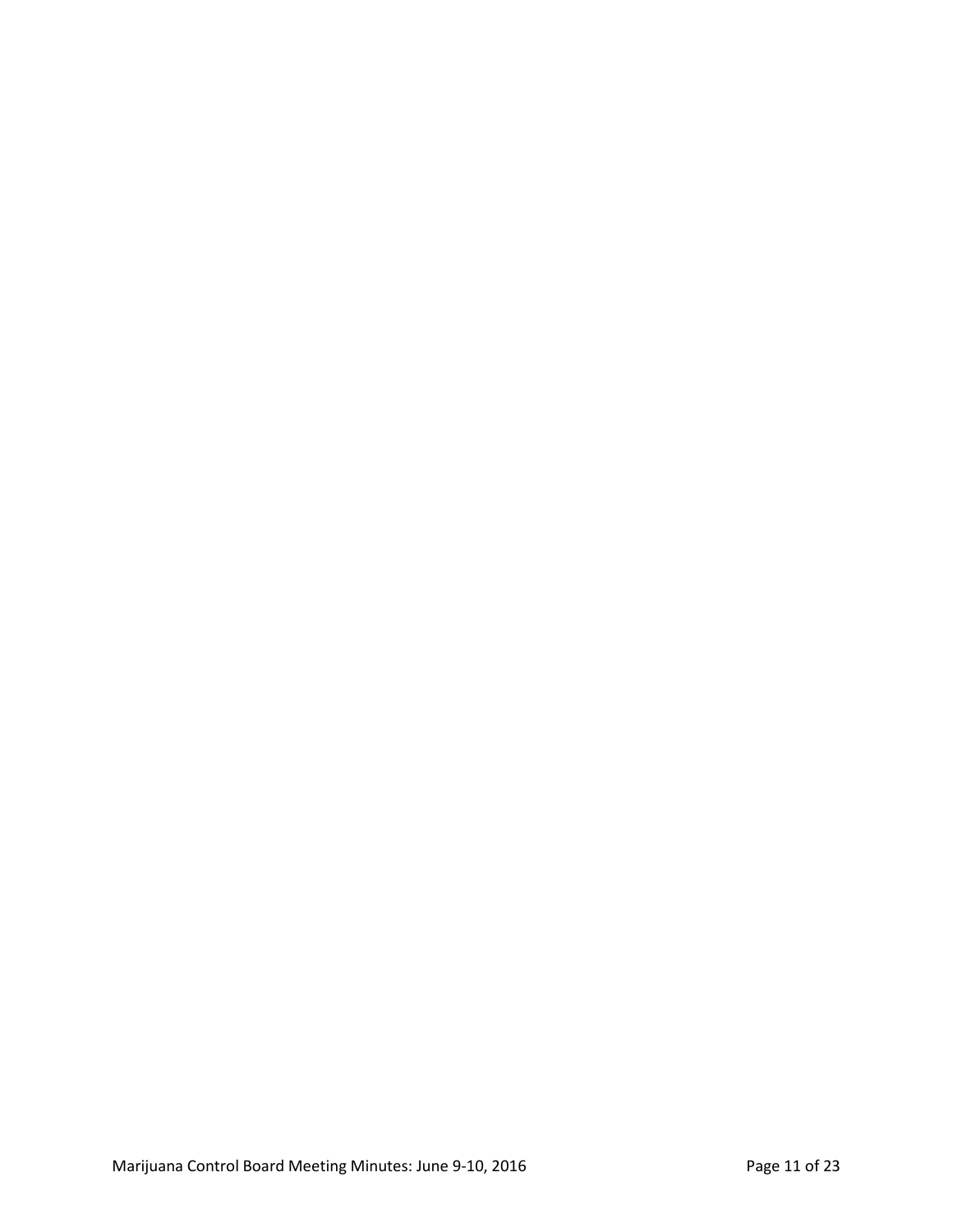| <b>Marijuana Control Board</b>                         |
|--------------------------------------------------------|
| <b>Meeting Minutes</b>                                 |
| June 10, 2016                                          |
| <b>Third Judicial District</b>                         |
| <b>The Atwood Building</b>                             |
| 550 West 7 <sup>th</sup> Avenue, Rooms 102, 104, & 106 |
| Anchorage, Alaska                                      |

#### \*Meeting minutes are 35 minutes fast (actual start time is 9:15am)

#### **Board Members Present:**

Peter Mlynarik, Public Safety Member Mark Springer, Rural Member Brandon Emmett, Industry Member Loren Jones, Public Health Member Bruce Schulte, Industry Member

#### **Staff Members Present:**

Cynthia Franklin, Director Sarah Oates, Program Coordinator John Calder, Administrative Officer James Hoelscher, Investigator IV Christina Thibodeaux, Business Registration Examiner

#### **Legal Counsel Present:**

Harriet Milks, Assistant Attorney General

#### **Call to Order [9:50:28 AM](ftr://?location="ABC Board"?date="10-Jun-2016"?position="09:50:28"?Data="beca2812")**

Sarah Oates thanks Jane Sawyer, Christina Thibodeaux, Naomi **[9:52:33 AM](ftr://?location="ABC Board"?date="10-Jun-2016"?position="09:52:33"?Data="a662ac8b")** Johnston, and Joe Samaniego for their work to make this possible.

#### **10043 Alaskan Greenery [9:54:16 AM](ftr://?location="ABC Board"?date="10-Jun-2016"?position="09:54:16"?Data="d16a8df5")**

Michael Liljedahl identifies himself for the record.

Cynthia Franklin briefs the board of the application.

Mark Springer motions to approve the application for Michael Liljedahl license #10043 with delegation.

Bruce Schulte seconds the motion

Mr. Liljedahl answers board questions regarding his application and zoning.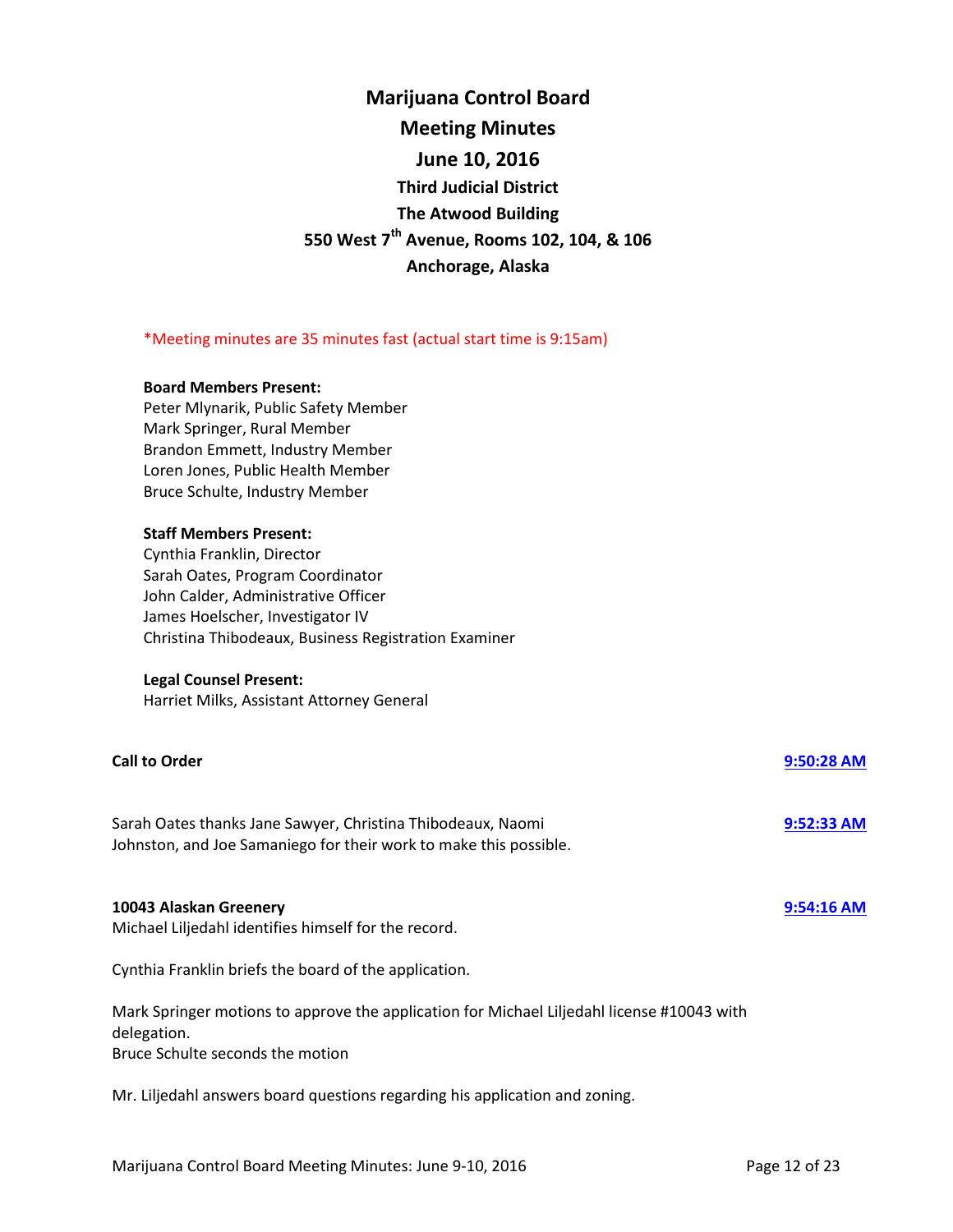Peter Mlynarik asks if Mark Springer would amend his motion to add a condition that the applicant uses the methods in 3 AAC 306.740(d) for waste disposal instead of incineration at this time.

Mark Springer agrees to amend his motion as requested.

Mark Springer's amended motion carries unanimously

#### **10080 Dream Green Farms [10:03:24 AM](ftr://?location="ABC Board"?date="10-Jun-2016"?position="10:03:24"?Data="b5a1e386")**

Justin Roland and Jana Weltzin identify themselves for the record.

Cynthia Franklin briefs the board of the application.

Mark Springer motions to approve the application for DGF Enterprises, Inc., Dream Green Farms, license #10080 with delegation Brandon Emmett seconds the motion

Cynthia Franklin confirms that staff was able to confirm that all applicants on this application have met the residency requirements.

Mr. Roland and Ms. Weltzin answer board questions and agree to clarify pieces of the operating plan.

Mr. Roland requests that the board allow him to have a shared office between multiple premises.

Peter Mlynarik informs Mr. Roland that he will have to go through the process to amend his diagram for the board to approve the change.

Larry Clark, Valkyrie Security (and third-party transporting agent for the applicant and others), informs the board that all of his employees will have marijuana handler permits, that all of them have already taken the courses, and half have received cards.

Mark Springer's motion carries unanimously

### **10095 Rainforest Cannabis Cultivation [10:19:00 AM](ftr://?location="ABC Board"?date="10-Jun-2016"?position="10:19:00"?Data="fb8c097c")**

No representative of the application present

Cynthia Franklin briefs the board of the application and asks the board if the applicant's proposal for waste disposal is adequate.

Bruce Schulte motions to approve license #10095, Rainforest Cannabis Cultivation, with delegation Mark Springer seconds the motion

The board discusses the applicant's proposal to use composting as his method of waste disposal.

Cynthia Franklin states that the question for the board is whether the board's interpretation of the proposal in the operating plan would require a pre-approval of the waste disposal method per 3 AAC 306.740(d), and if so, if the board would want to approve the method.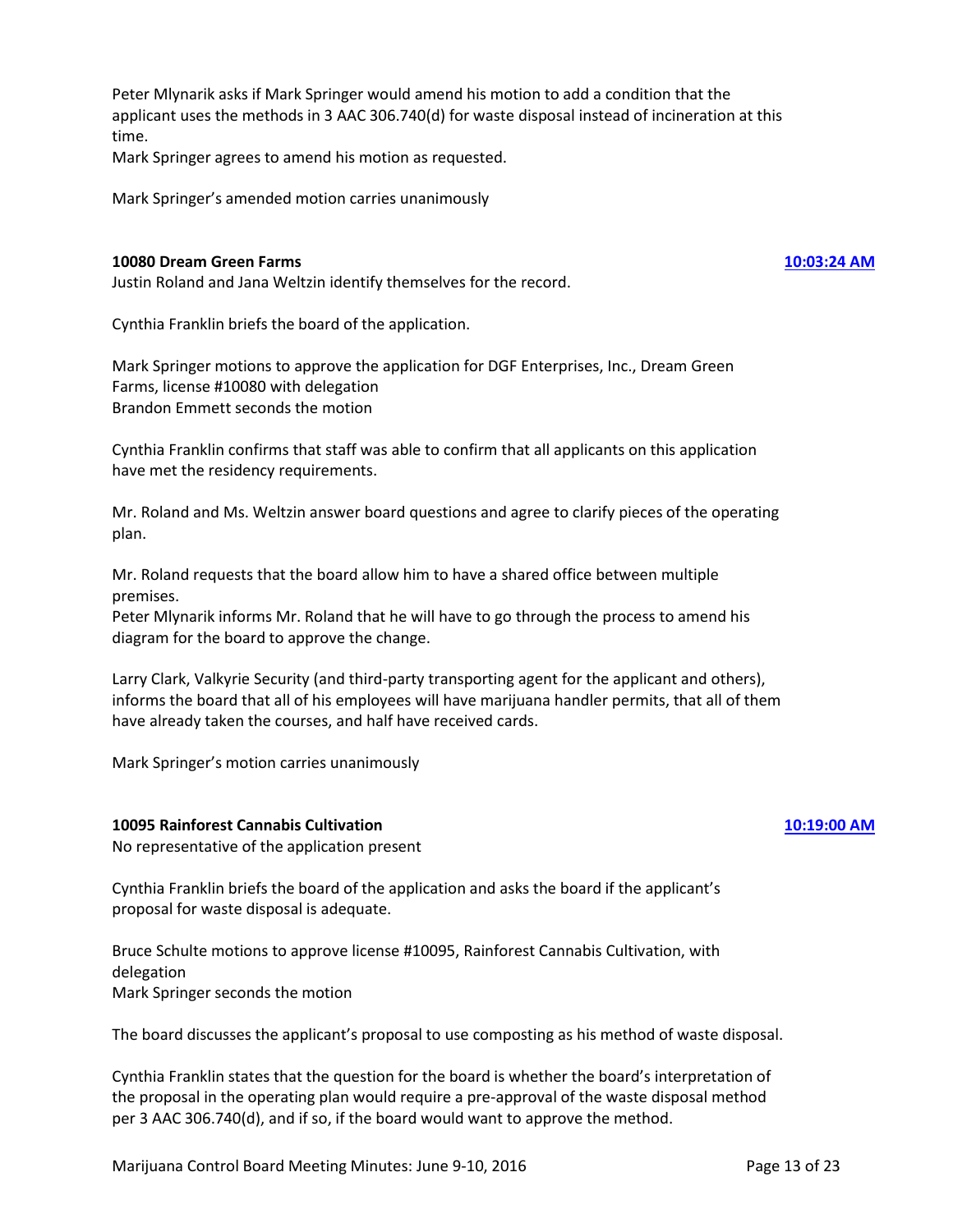Bruce Schulte amends his motion to approve the license with delegation with a stipulation that waste product "will" be mixed with soil as a compost input. Mark Springer does not object

Bruce's Schulte's amended motion carries unanimously

### **10136 Northern Lights Indoor Gardens, LLC [10:40:00 AM](ftr://?location="ABC Board"?date="10-Jun-2016"?position="10:40:00"?Data="9f3a55a6")**

Mike Daly identifies himself for the record

Cynthia Franklin briefs the board of the application

Mark Springer motions to approve Northern Lights Indoor Gardens, LLC, license 10136, with delegation Brandon Emmett seconds the motion

Mark Springer points out that there are three objections to the application that describe the neighborhood of the proposed property.

The board discusses 3 AAC 306.010(a) and 3 AAC 306.990(b)(35) regarding whether or not the board wants to determine if an arcade would be considered a recreation or youth center, or if the board wants to defer that interpretation to the local government.

Mr. Daly answers board questions regarding his application.

Mark Springer's motion carries unanimously

### **10137 Croy's Enterprises, LLC [10:50:32 AM](ftr://?location="ABC Board"?date="10-Jun-2016"?position="10:50:32"?Data="2802a3ec")**

No representative of the application present.

Cynthia Franklin informs the board that due to a change in controlling interest of the LLC, the applicant has requested that the application be moved back to "Initiated" status and is no longer a complete application.

Bruce Schulte motions to table consideration of the application until the July meeting.

Cynthia Franklin requests that the application be withdrawn from the agenda, as it is no longer considered a complete application.

Bruce Schulte withdraws his original motion. Bruce Schulte motions to remove the application from the agenda Brandon Emmett seconds the motion No objection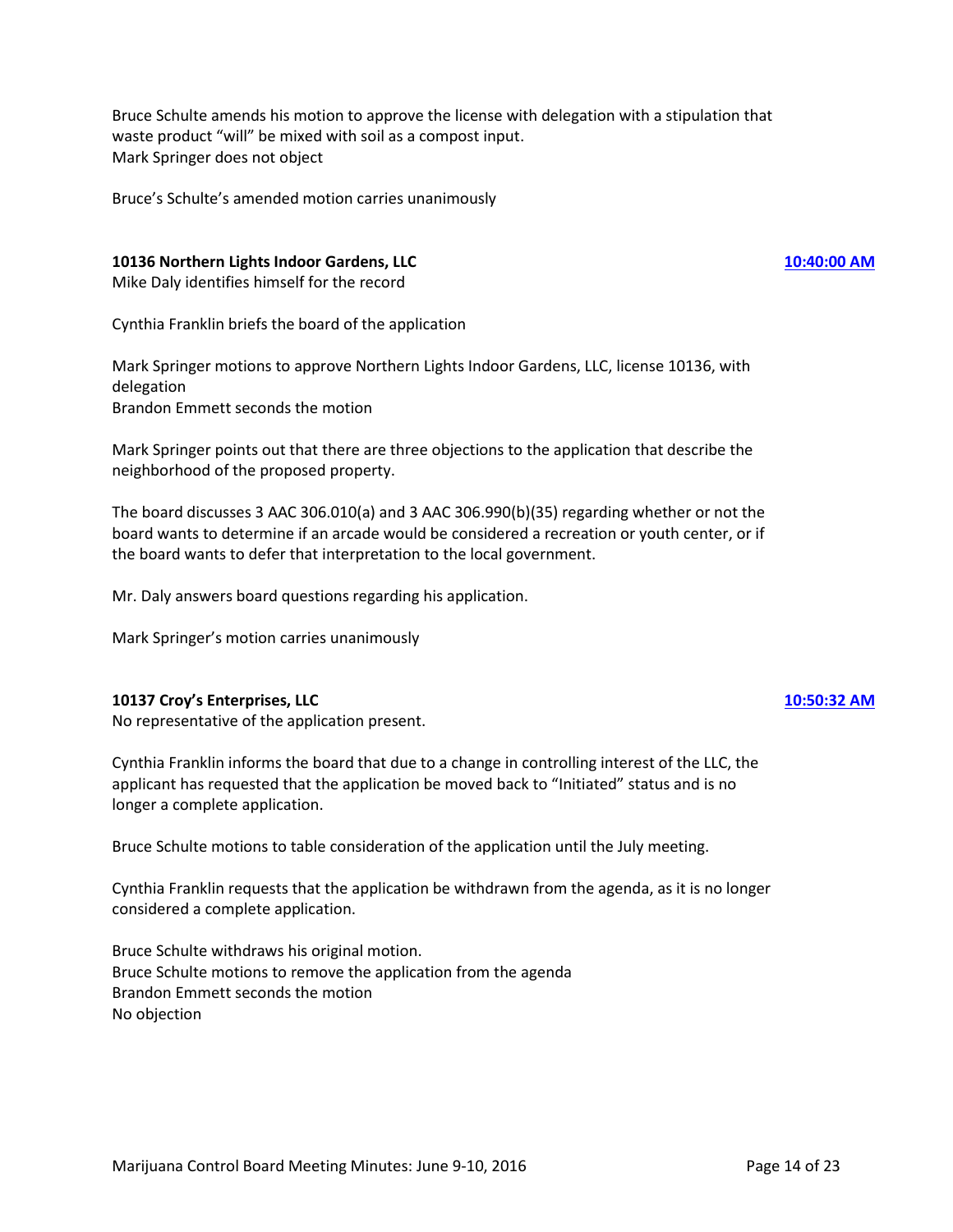### **10156 Elevated Innovations, LLC [10:52:51 AM](ftr://?location="ABC Board"?date="10-Jun-2016"?position="10:52:51"?Data="e81b3f22")**

Lawrence Bento identifies himself for the record.

Cynthia Franklin briefs the board of the application

Mark Springer motions to approve the application of Elevated Innovations, LLC, license #10156, with delegation Brandon Emmett seconds the motion

Mr. Bento answers board questions regarding his application.

Mark Springer's motion carries unanimously.

#### **10174 Parallel 64, LLC [11:00:49 AM](ftr://?location="ABC Board"?date="10-Jun-2016"?position="11:00:49"?Data="d4cdf2d4")**

Travis Jones identifies himself for the record.

Cynthia Franklin briefs the board of the application.

Mark Springer motions to approve the application of Parallel 64, LLC, license #10174, with delegation Brandon Emmett seconds the motion

Mr. Jones answers board questions regarding his operating plan.

Mark Springer's motion carries unanimously

### **10207 Tanana Herb Company, LLC [11:08:17 AM](ftr://?location="ABC Board"?date="10-Jun-2016"?position="11:08:17"?Data="770854a0")**

Leslea Nunley identifies herself for the record.

Cynthia Franklin briefs the board of the application and informs the board that the Fairbanks North Star Borough waived its right to protest this morning.

Mark Springer motions to approve the application of Tanana Herb Company, LLC, license #10207 Cynthia Franklin asks if the motion was for approval with delegation Mark Springer confirms that his motion is approval with delegation Brandon Emmett seconds the motion

Ms. Nunley answers board questions about her application.

Mark Springer's motion carries unanimously

**Break [11:13:06 AM](ftr://?location="ABC Board"?date="10-Jun-2016"?position="11:13:06"?Data="67ad57f8")**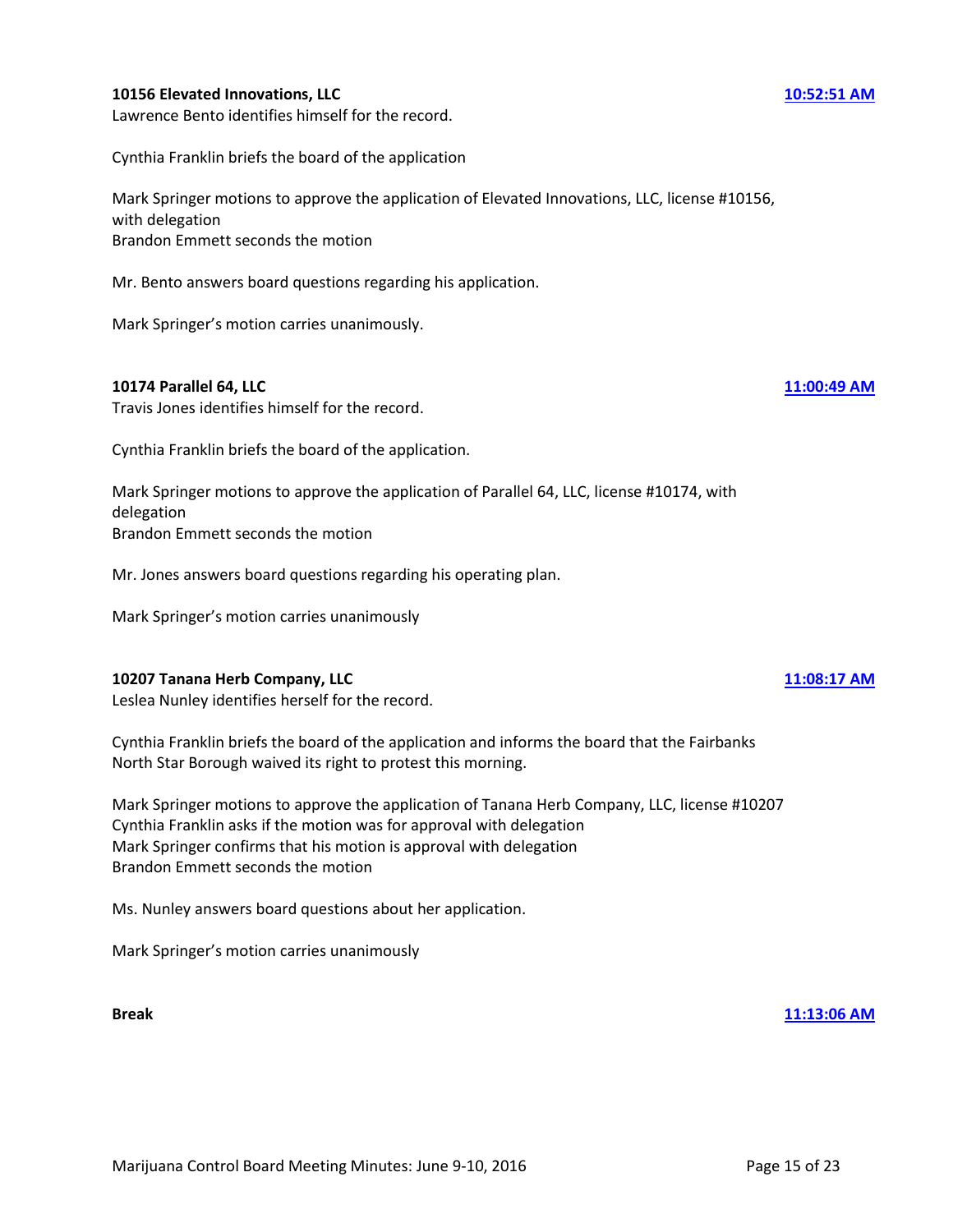### **10216 Alaska Bud Brothers Aerogardens, LLC [11:33:02 AM](ftr://?location="ABC Board"?date="10-Jun-2016"?position="11:33:02"?Data="04f45e30")**

Jim Gossman identifies himself for the record.

Cynthia Franklin briefs the board of the application.

Mark Springer motions to move the license application of Alaska Bud Brothers Aerogardens, LLC, license #10216, with delegation Brandon Emmett seconds the motion

Mr. Gossman answers board questions.

Mark Springer's motion carries unanimously.

**10230 Pakalolo Supply Company, Inc. [11:37:36 AM](ftr://?location="ABC Board"?date="10-Jun-2016"?position="11:37:36"?Data="04e91bb3")**  Cole Hollister identifies himself for the record.

Cynthia Franklin briefs the board of the application.

Mark Springer motions to approve the application of Pakalolo Supply Company, Inc., license #10230, with delegation Bruce Schulte seconds the motion

Mr. Hollister answers board questions about his premises diagram and application, and he tells the board that the City of Fairbanks approved his application pending a certificate of occupancy.

Mark Springer's motion carries unanimously

### **10011 Green Rush Gardens, LLC [11:49:15 AM](ftr://?location="ABC Board"?date="10-Jun-2016"?position="11:49:15"?Data="31c5cc6a")**

Cynthia Franklin briefs the board of the application.

Mark Springer motions to approve the license application for Green Rush Gardens, LLC, license #10011, with delegation. Brandon Emmett seconds the motion

Janna Karvonen identifies herself for the record and answers board questions about the application.

Cynthia Franklin informs the board that Ms. Karvonen is not the actual applicant. Ms. Karvonen informs the board that the applicant is working and is unavailable, and she continues to answer board questions.

Mark Springer's motion carries unanimously

### **10014 The Naked Herbalist [12:00:44 PM](ftr://?location="ABC Board"?date="10-Jun-2016"?position="12:00:44"?Data="0f6f9efb")**

Cynthia Franklin informs the board that the applicant is currently driving and is an hour away from the meeting. Mark Springer motions to table 10014 until after the applicant is present later today.

Brandon Emmett seconds the motion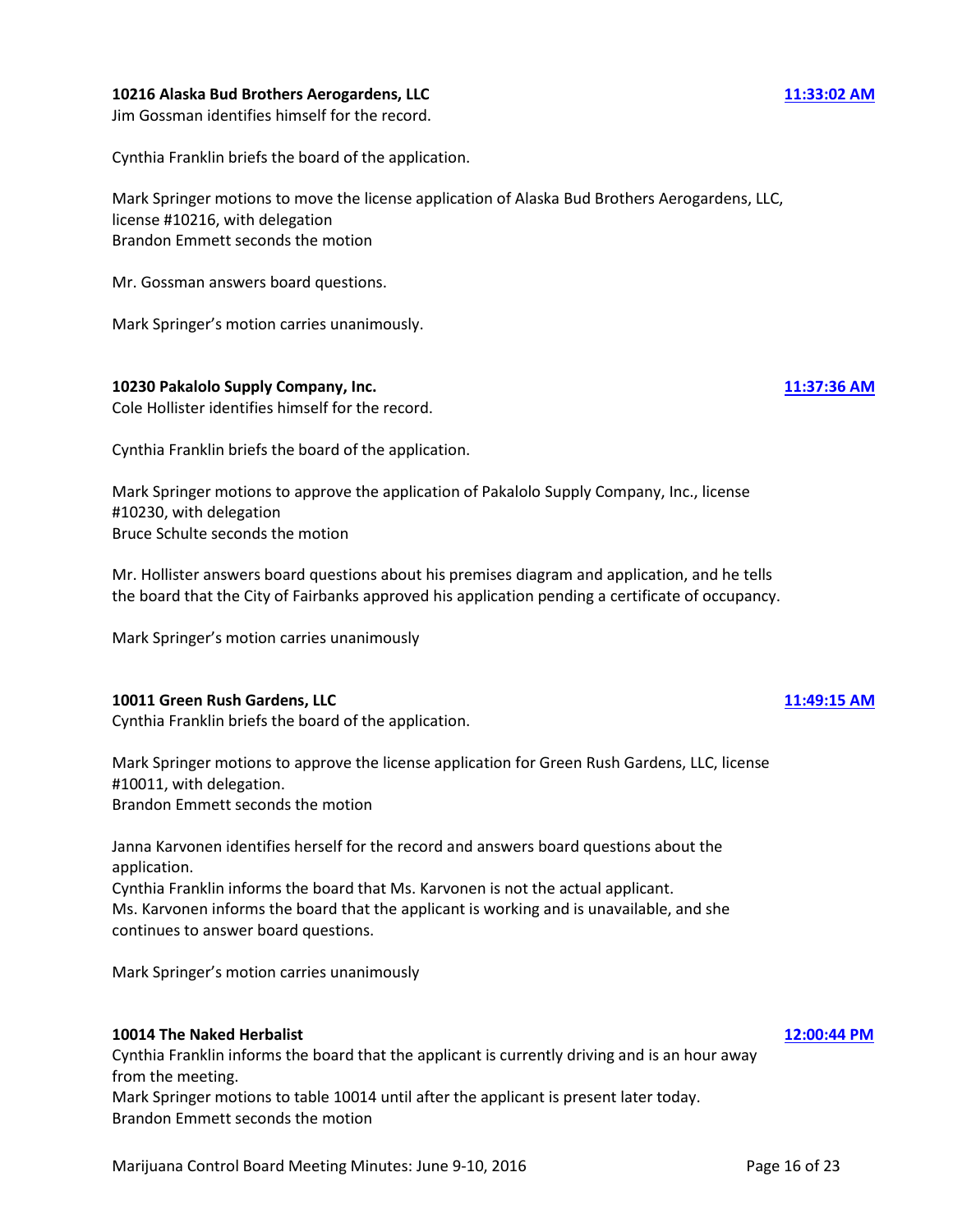Peter Mlynarik states that if there's no opposition, then the item will be moved to after Tab 34 (Alaska Rustic, LLC) on the agenda. No objection

### **10041 Peace Frog Botanicals, LLC [12:02:36 PM](ftr://?location="ABC Board"?date="10-Jun-2016"?position="12:02:36"?Data="bc96b6f5")**

Dollynda Phelps identifies herself for the record.

Cynthia Franklin briefs the board of the application.

Mark Springer motions to approve the application of Peace Frog Botanicals, LLC, license #10041, with delegation. Brandon Emmett seconds the motion

Ms. Phelps answers board questions about her application.

Mark Springer's motion carries unanimously.

### **10122 Stoney Creek Growers, LLC [12:08:06 PM](ftr://?location="ABC Board"?date="10-Jun-2016"?position="12:08:06"?Data="2d205492")**

No representative of the application is present.

Cynthia Franklin briefs the board of the application.

Mark Springer motions to approve the license application for Stoney Creek Growers, LLC, license #10122, with delegation.

Bruce Schulte seconds the motion.

Peter Mlynarik voices concern about the applicant's proposals in the operating plan regarding security, diversion, waste disposal and storage, prevention of persons under the age of 21 from entering the premises, testing procedures and protocols.

Mark Springer agrees with Peter Mlynarik's concerns and voices additional concerns about the premises diagram.

Loren Jones agrees with Peter Mlynarik's concerns and voices additional concerns with the operating plan regarding video cameras.

Mark Springer motions to table this application to the July meeting and have the applicant detail the application in the ways discussed by the board.

Mark Springer withdraws his original motion.

Cynthia Franklin informs the board that they have the option to table this application and direct her to send the applicant a letter that lists the board's requests to improve the application, with a deadline of June 23 to get the revisions back to the staff in order to make the July 7 meeting.

Bruce Schulte motions to table the application Mark Springer seconds the motion Motion carries unanimously

Marijuana Control Board Meeting Minutes: June 9-10, 2016 **Page 17 of 23**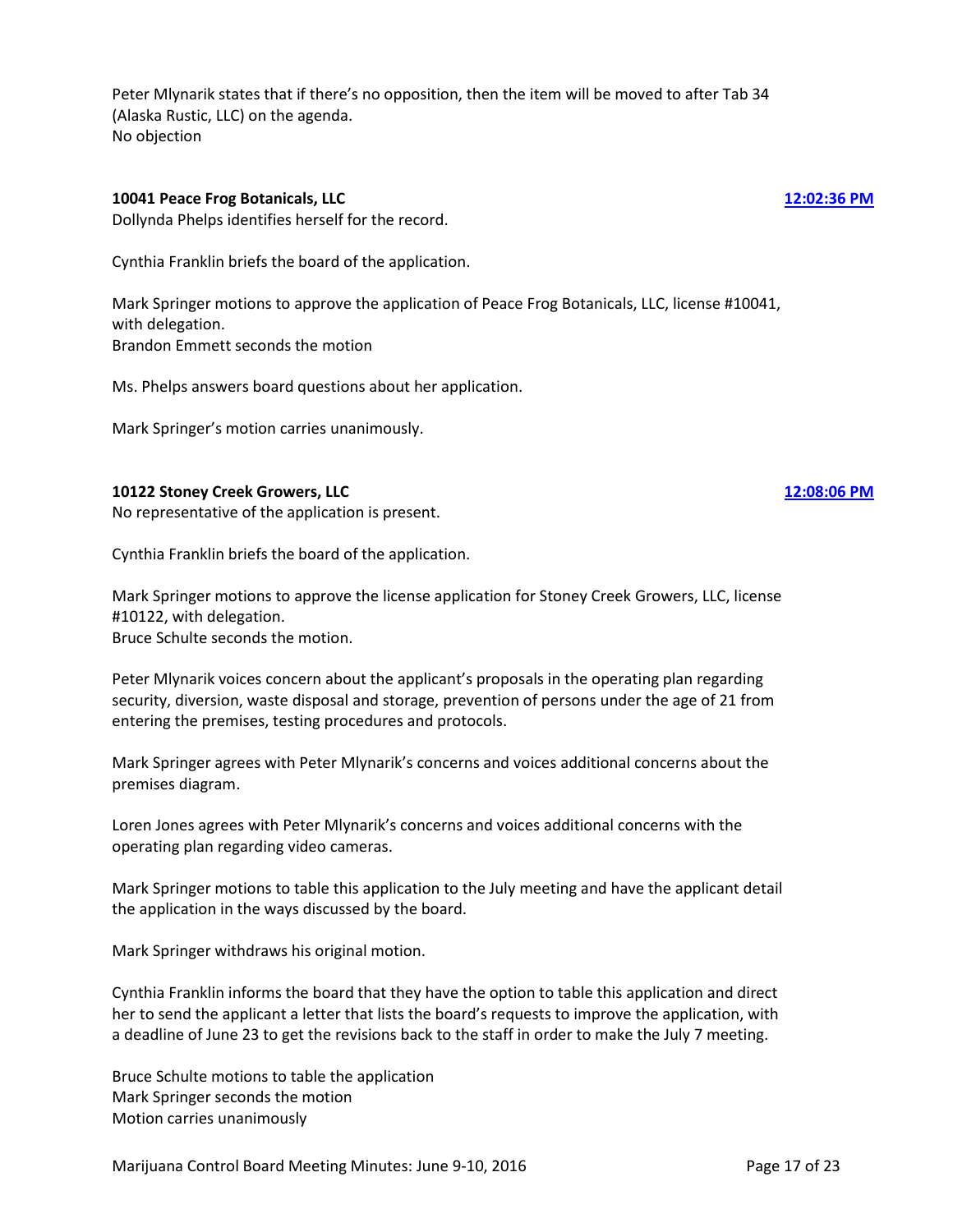### **10141 Coyote and Toad's Garden, LLC [12:27:04 PM](ftr://?location="ABC Board"?date="10-Jun-2016"?position="12:27:04"?Data="9a19590b")**

No representative for the application present.

Cynthia Franklin briefs the board of the application.

Mark Springer motions to approve Coyote and Toad's Garden, LLC's license application, license #10141, with delegation. Brandon Emmett seconds the motion

The board discusses the premises diagram and the operating plan.

Mark Springer's motion carries unanimously.

### **Lunch [12:33:56 PM](ftr://?location="ABC Board"?date="10-Jun-2016"?position="12:33:56"?Data="f293ec26")**

### **Reconvene [1:38:52 PM](ftr://?location="ABC Board"?date="10-Jun-2016"?position="13:38:52"?Data="2b791117")**

Peter Mlynarik states that he would like to suspend the rules to revise the agenda to add MCHP 014 under Tab 2 New Education Course Provider Applications. No objection

### **10147 Permafrost Distributors [1:40:48 PM](ftr://?location="ABC Board"?date="10-Jun-2016"?position="13:40:48"?Data="e8d78bad")**

No representative for the application present.

Cynthia Franklin briefs the board of the application.

Mark Springer motions to approve the application for Chase R Griffith, license #10146 Permafrost Distributors, with delegation Bruce Schulte seconds the motion

The board discusses the applicant's premises diagram and operating plan. Peter Mlynarik voices concern about the applicant's responses to the questions about alarm systems, diversion prevention, the marijuana tracking system, and employee training. Mark Springer voices concern about the applicant's proposal to use a gas CO2 generator controlled by an automated monitor within a residence. Peter Mlynarik adds additional concern about waste disposal and there being no indication of a three-day waiting period before disposal occurs.

Mark Springer's motion carries unanimously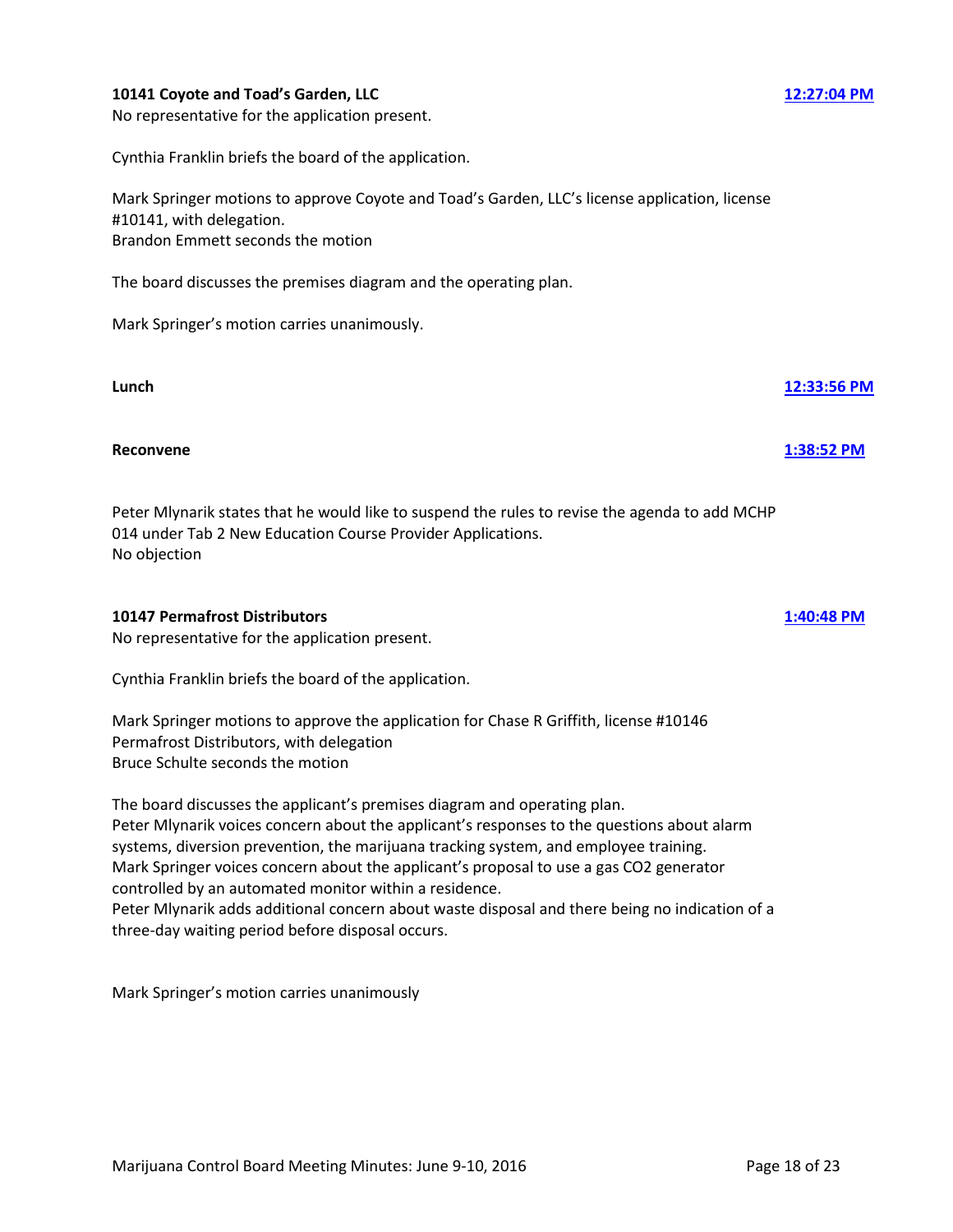#### **10148 Talisman Farms [1:59:40 PM](ftr://?location="ABC Board"?date="10-Jun-2016"?position="13:59:40"?Data="4ad3c4e7")**

Cynthia Franklin briefs the board of the application.

Mark Springer motions to approve the license application of Omar J Gucer, license #10148, with delegation. Brandon Emmett seconds the motion

Mr. Gucer answers board questions about his application.

Mark Springer asks Mr. Gucer if he would be able to restrict the area between the cultivation area and the processing area from children and unauthorized persons while transporting marijuana across non-contiguous areas.

Mark Springer amends his motion to add the condition

Motion, as amended, carries unanimously

#### **10170 Green Degree [2:12:22 PM](ftr://?location="ABC Board"?date="10-Jun-2016"?position="14:12:22"?Data="309cd78c")**

No representative for the application present.

Cynthia Franklin informs the board that this application is for a premises within the Mat-Su Borough.

Mark Springer motions to table this application until the October, 2016 meeting Brandon Emmett seconds the motion No objection

#### **10203 Alaska Cannabis Cultivators [2:13:24 PM](ftr://?location="ABC Board"?date="10-Jun-2016"?position="14:13:24"?Data="fa35e36e")**

Cynthia Franklin informs the board that this applicant no longer has right to possession of the premises and is looking for a new location. She requests that the board remove this application from the agenda.

Loren Jones motions to remove the application from the agenda. Bruce Schulte seconds the motion No objection

#### **10239 Alaska Rustic, LLC [2:14:46 PM](ftr://?location="ABC Board"?date="10-Jun-2016"?position="14:14:46"?Data="64b9d381")**

William Russell, applicant, and Jason Brandeis, attorney for Alaska Rustic, identify themselves for the record.

Cynthia Franklin briefs the board of the application.

Mark Springer motions to approve the application for Alaska Rustic, LLC, license #10239, with delegation. Bruce Schulte seconds the motion

Marijuana Control Board Meeting Minutes: June 9-10, 2016 **Page 19 of 23** Page 19 of 23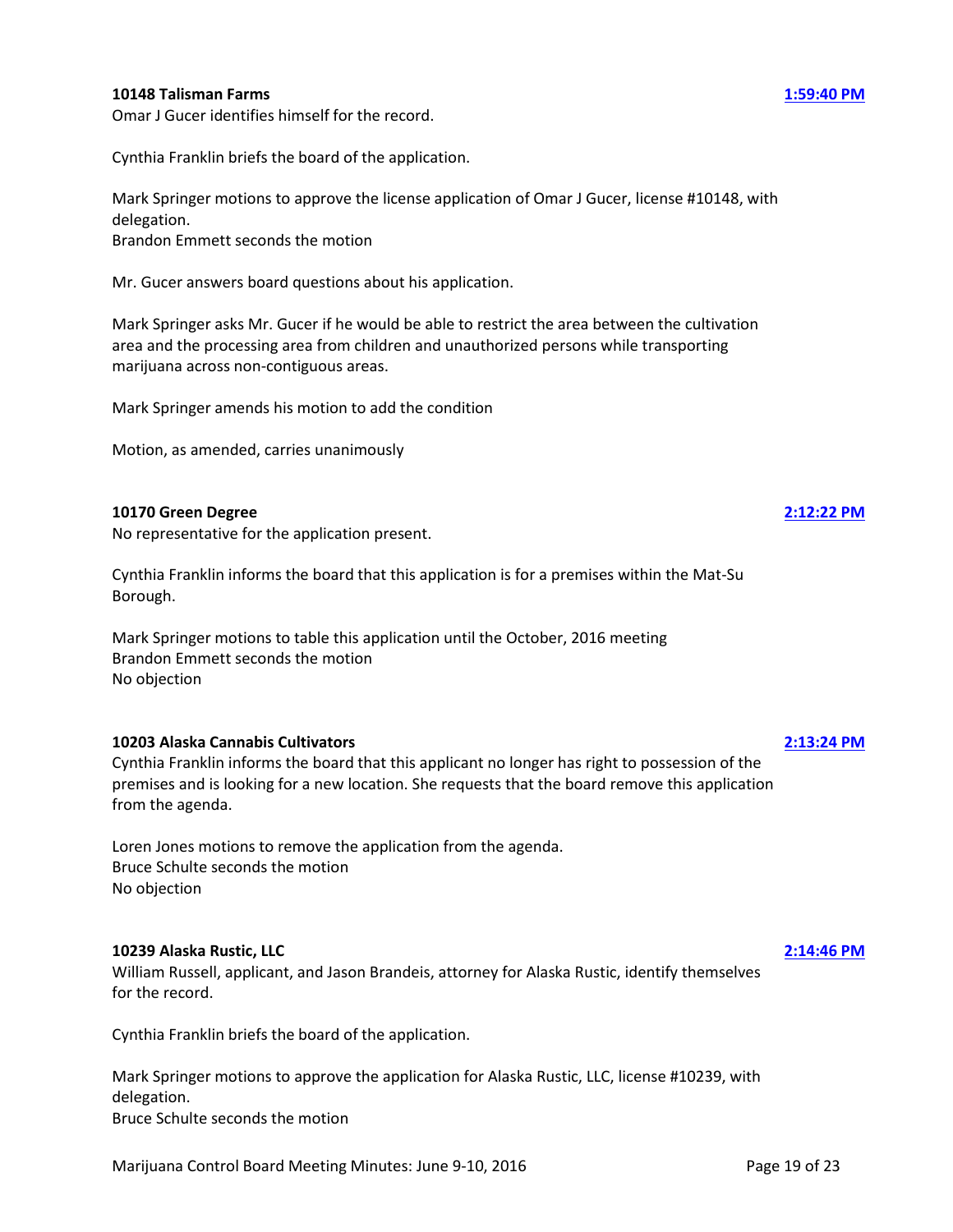**10014 The Naked Herbalist [2:25:32 PM](ftr://?location="ABC Board"?date="10-Jun-2016"?position="14:25:32"?Data="6e82cda0")** Miles France and Peggy France identify themselves for the record.

Peter Mlynarik points out that on page 3 of both copies of Form MJ-00, the applicants have

Sarah Oates states that the staff should have caught that, and new certifications will be

Cynthia Franklin briefs the board of the application and informs the board that this application is for a premises within the Matanuska-Susitna Borough.

Mr. France states that he wants to be available to the board for questions so that they can make sure that their application is perfect when it is brought back before the board.

Mark Springer motions to table the application until the October, 2016 meeting. Brandon Emmett seconds the motion.

Mr. France answers board questions about his application.

Mr. Russell answers board questions regarding his application.

initialed both certifications.

obtained from the applicant.

Mark Springer's motion carries unanimously

Brandon Emmett states that his review of MJ-01 reveals that the answers to all questions are very thorough.

Mark Springer comments that the applicants should follow the regulations process regarding incineration as a means of waste disposal.

Mark Springer's motion carries unanimously.

#### **MARIJUANA HANDLER PERMITS**

#### **Marijuana Handler Permits Staff Update [2:40:21 PM](ftr://?location="ABC Board"?date="10-Jun-2016"?position="14:40:21"?Data="be7fdf4f")**

James Hoelscher gives the board an update on the process and informs the board that, to date, 72 marijuana handler permits have been issued and another 66 have been initiated in the system and are pending pieces of the application before the permits will be issued.

Bruce Schulte and Brandon Emmett talk with James Hoelscher about prevention of the spreading of pests when doing inspections.

#### **Marijuana Hander Permit Regulation Project [2:50:29 PM](ftr://?location="ABC Board"?date="10-Jun-2016"?position="14:50:29"?Data="e06ebbcf")**

Bruce Schulte motions to accept the draft in its current form Mark Springer seconds the motion Motion carries unanimously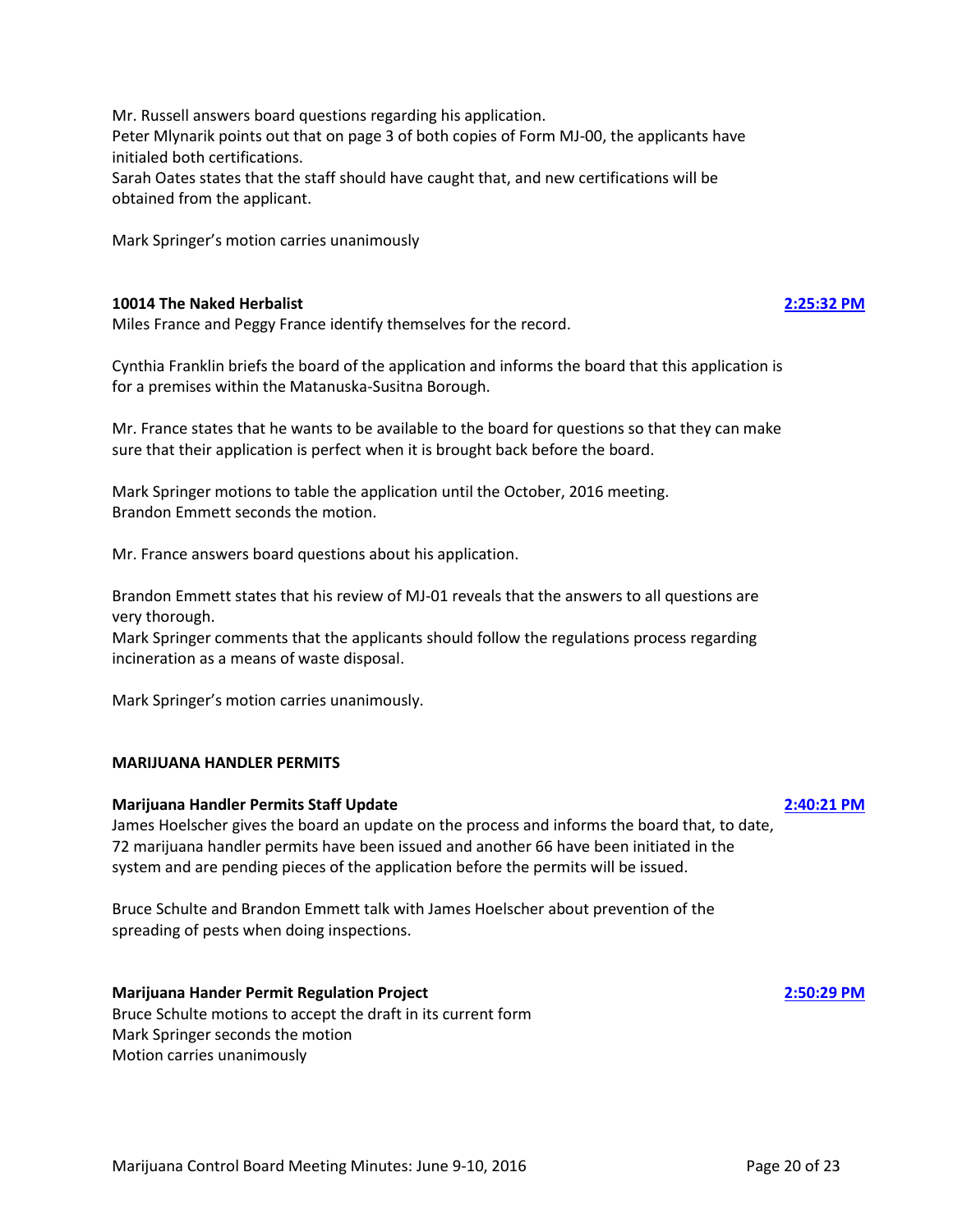Cynthia Franklin informs the board that it generally takes between 7-10 days to go through the legal steps for getting the draft out for public comment, and that staff anticipates putting the draft out for 40 days of public comment.

# **New Education Course Provider Applications [2:55:13 PM](ftr://?location="ABC Board"?date="10-Jun-2016"?position="14:55:13"?Data="ef6ee241")**  Bruce Schulte and Brandon Emmett recuse themselves from the discussion and voting of the applications.

### **MHCP 013: "Alaska Marijuana Handlers Permit Education Course" [2:56:34 PM](ftr://?location="ABC Board"?date="10-Jun-2016"?position="14:56:34"?Data="d446c0f0")**

Mark Springer motions to approve the application for Green Degree for "Alaska Marijuana Handlers Permit Education Course".

Loren Jones seconds the motion.

Peter Mlynarik voices concerns about the language on pages 88 and 89 regarding effects on driving and memory and learning.

Mark Springer states that people who are going to be bud tenders should be receiving accurate information in their training.

Mark Springer's motion fails unanimously

### **MHCP 014: "Alaska State Marijuana Handler Certificate Training [3:03:25 PM](ftr://?location="ABC Board"?date="10-Jun-2016"?position="15:03:25"?Data="774459f5") Program"**

Cynthia Franklin informs the board that an application for this proposed course was at the last meeting, and that the board found enough issues with the application to deny it rather than approve it with delegation.

Mark Springer motions to approve the application of MMU for the "Alaska State Marijuana Handler Certificate Training Program" Loren Jones seconds the motion

Cynthia Franklin reminds the board that the main issue at the last meeting was the use of the term "medical marijuana" throughout his materials.

Jeremy Bufford identifies himself for the record and answers board questions regarding the application.

Peter Mlynarik voices concern that the sections of the course curriculum regarding the effects of consumption of marijuana and marijuana products are more from the perspective of a consumer instead of that of an employee who is dealing with consumers. He voices the same concern about the section regarding how to intervene to prevent unlawful marijuana consumption.

He additionally states that the curriculum should cover penalties of commercial marijuana establishments rather than personal use penalties under the section regarding the penalty for an unlawful act by a licensee, an employee, or an agent of a marijuana establishment.

The applicant says that he will add more information about those items if the board would like it.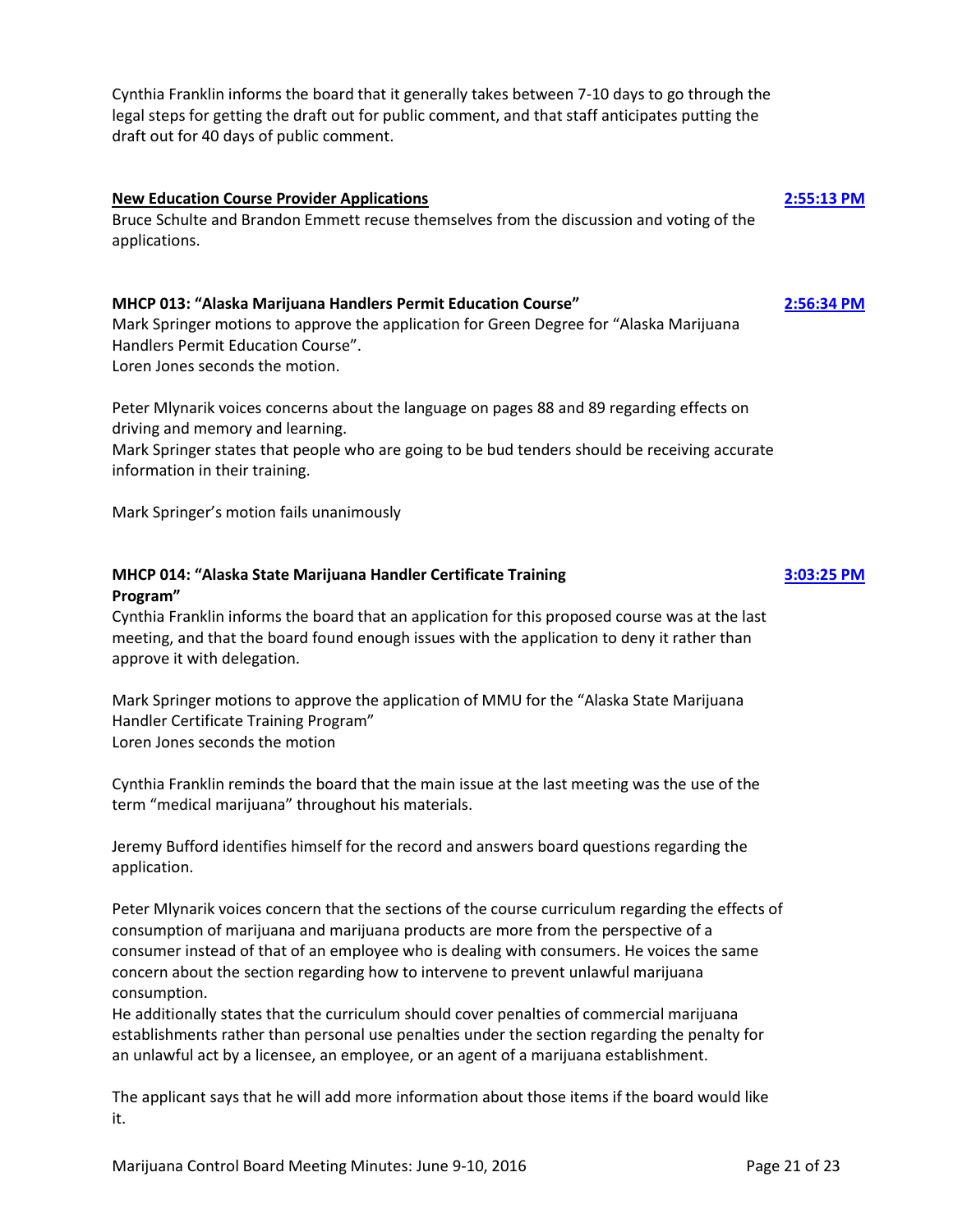Motion fails unanimously

| Brandon Emmett and Bruce Schulte rejoin the meeting.                                                                                                                                                                                                                                                                                                                                                                                                                                                                                                                                                                        | 3:20:17 PM |
|-----------------------------------------------------------------------------------------------------------------------------------------------------------------------------------------------------------------------------------------------------------------------------------------------------------------------------------------------------------------------------------------------------------------------------------------------------------------------------------------------------------------------------------------------------------------------------------------------------------------------------|------------|
| <b>Potential Regulations Projects</b>                                                                                                                                                                                                                                                                                                                                                                                                                                                                                                                                                                                       | 3:20:35 PM |
| Bruce Schulte motions to open a new regulations project dealing with certain aspects of<br>the advertising requirements.<br>Brandon Emmett seconds the motion.<br>Motion carries unanimously.                                                                                                                                                                                                                                                                                                                                                                                                                               | 3:20:53 PM |
| Bruce Schulte motions to open a new regulations project to revisit sections regarding testing.<br>Brandon Emmett seconds the motion.<br>Motion carries unanimously.                                                                                                                                                                                                                                                                                                                                                                                                                                                         | 3:27:27 PM |
| Bruce Schulte hands out a document to the board regarding his proposal.<br>Bruce Schulte motions to open a new very specific regulations project regarding space planning<br>and layout.<br>Brandon Emmett seconds the motion.<br>Motion carries unanimously.                                                                                                                                                                                                                                                                                                                                                               | 3:31:01 PM |
| Bruce Schulte hands out a document to the board regarding his proposal.<br>Bruce Schulte motions to open a regulations project to revisit some of the requirements<br>regarding labeling and packaging.<br>Brandon Emmett seconds the motion.<br>Motion carries, 4-1 (Loren Jones votes No).                                                                                                                                                                                                                                                                                                                                | 3:33:00 PM |
| Bruce Schulte hands out a document to the board regarding his proposal.<br>Bruce Schulte motions to open a regulations project to deal specifically with the requirements<br>for video surveillance.<br>Brandon Emmett seconds the motion.<br>Motion carries, 4-1 (Loren Jones votes No).                                                                                                                                                                                                                                                                                                                                   | 3:34:38 PM |
| Brandon Emmett hands out a document regarding his proposal.<br>Brandon Emmett motions to open a regulations project pertaining to marijuana business<br>licenses, ownership, and participation of outside entities in the Alaskan marijuana industry.<br>Bruce Schulte seconds the motion.<br>Motion carries, 4-1 (Loren Jones votes No).                                                                                                                                                                                                                                                                                   | 3:36:17 PM |
| Brandon Emmett hands out a document regarding his proposal.<br>Brandon Emmett motions to open a new regulations project pertaining to licensing of<br>established processes or products to licensee in the Alaskan marijuana industry.<br>Bruce Schulte seconds the motion.<br>Harriet Milks states that she suspects that a significant amount of what is being proposed does<br>not have the statutory authority to support it, as AS 17.38 is limited in its scope.<br>Cynthia Franklin reminds the board that this could potentially implicate sections of the Cole<br>Memo regarding interstate commerce of marijuana. | 3:50:27 PM |